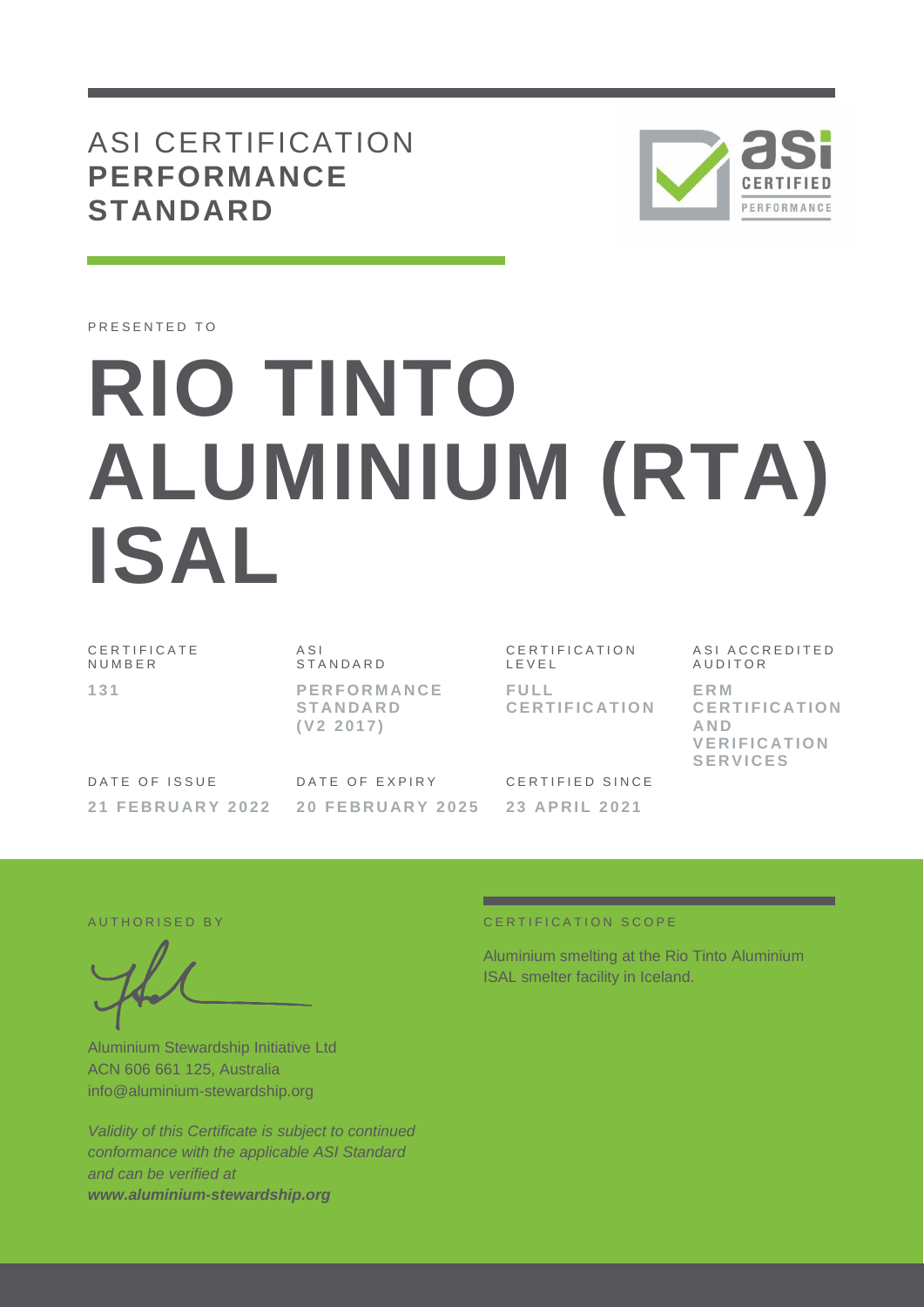# SUMMARY AUDIT REPORT **PERFORMANCE STANDARD**

### **OVERVIEW**

| MEMBER NAME                       | Rio Tinto Aluminium Division                                                                                                                                                                                                                                                                                                                              |
|-----------------------------------|-----------------------------------------------------------------------------------------------------------------------------------------------------------------------------------------------------------------------------------------------------------------------------------------------------------------------------------------------------------|
| ENTITY NAME                       | Rio Tinto Aluminium (RTA) ISAL                                                                                                                                                                                                                                                                                                                            |
| CERTIFICATION<br>SCOPE            | Aluminium smelting at the Rio Tinto Aluminium ISAL smelter facility in<br>Iceland.                                                                                                                                                                                                                                                                        |
| SUPPLY CHAIN<br><b>ACTIVITIES</b> | <b>Aluminium Smelting</b><br>Casthouses                                                                                                                                                                                                                                                                                                                   |
| ASI STANDARD                      | <b>Performance Standard V2</b>                                                                                                                                                                                                                                                                                                                            |
| AUDIT TYPE                        | Certification Audit (5 - 26 February 2021)<br>Surveillance Audit (15 - 18 November 2021)                                                                                                                                                                                                                                                                  |
| AUDIT FIRM                        | <b>ERM Certification and Verification Services</b>                                                                                                                                                                                                                                                                                                        |
| AUDIT DATE                        | 5 - 26 February 2021 (Certification Audit)<br>15 - 18 November 2021 (Surveillance Audit)                                                                                                                                                                                                                                                                  |
| AUDIT REPORT<br>SUBMISSION        | 30 March 2021 (Certification Audit)<br>25 January 2022 (Surveillance Audit)                                                                                                                                                                                                                                                                               |
| AUDIT SCOPE                       | Certification Audit (5 - 26 February 2021)<br>The audit scope includes aluminium smelting activities at the Rio Tinto<br>Iceland Smelter (ISAL).                                                                                                                                                                                                          |
|                                   | Supply chain activities included in the Audit Scope:                                                                                                                                                                                                                                                                                                      |
|                                   | <b>Aluminium Smelting</b><br>Casthouses                                                                                                                                                                                                                                                                                                                   |
|                                   | All relevant Criteria in the ASI Performance Standard were included in the<br>Audit Scope.                                                                                                                                                                                                                                                                |
|                                   | At the time of the Audit (February 2021), access to the site was not possible,<br>due to COVID-19 related travel restrictions. The Audit has been undertaken<br>as a 'desktop' exercise, in accordance with ASI Interim Policy regarding<br>Audits, Audit-Related Travel and Coronavirus (v4), and included a remote<br>review of relevant documentation. |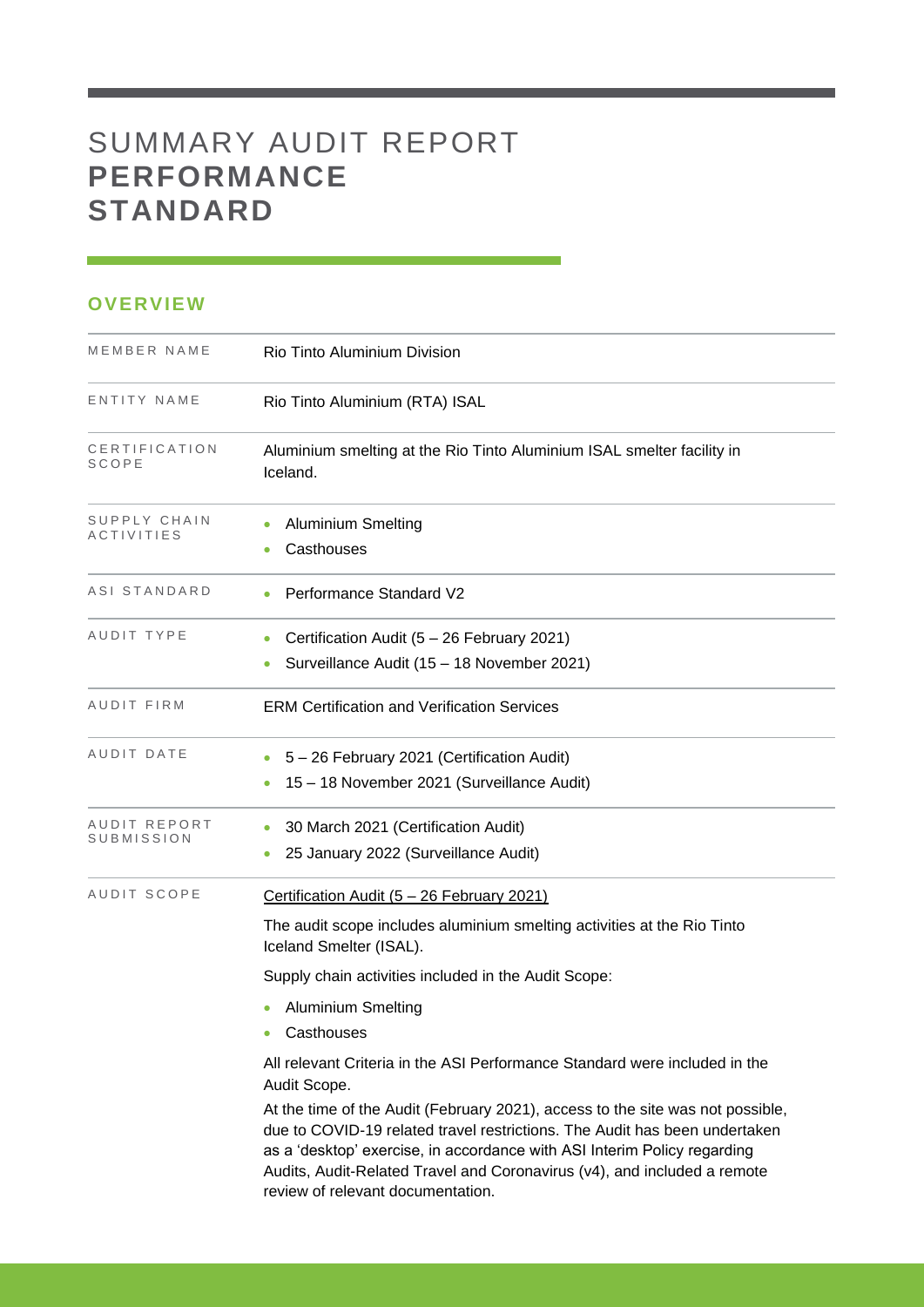| The audit scope includes Aluminium smelting activities at the Rio Tinto                                                                                   |
|-----------------------------------------------------------------------------------------------------------------------------------------------------------|
|                                                                                                                                                           |
|                                                                                                                                                           |
|                                                                                                                                                           |
| All relevant Criteria in the ASI Performance Standard were included in the                                                                                |
|                                                                                                                                                           |
|                                                                                                                                                           |
| $\blacksquare$ The information provided by the Entity is true and accurate to the best                                                                    |
| ◘ The findings are based on verified Objective Evidence relevant to the                                                                                   |
| $\blacksquare$ The Audit Scope and audit methodology are sufficient to establish<br>confidence that the findings are indicative of the performance of the |
| $\blacksquare$ The Auditor(s) have acted in a manner deemed ethical, truthful, accurate                                                                   |
|                                                                                                                                                           |
|                                                                                                                                                           |
|                                                                                                                                                           |
|                                                                                                                                                           |
|                                                                                                                                                           |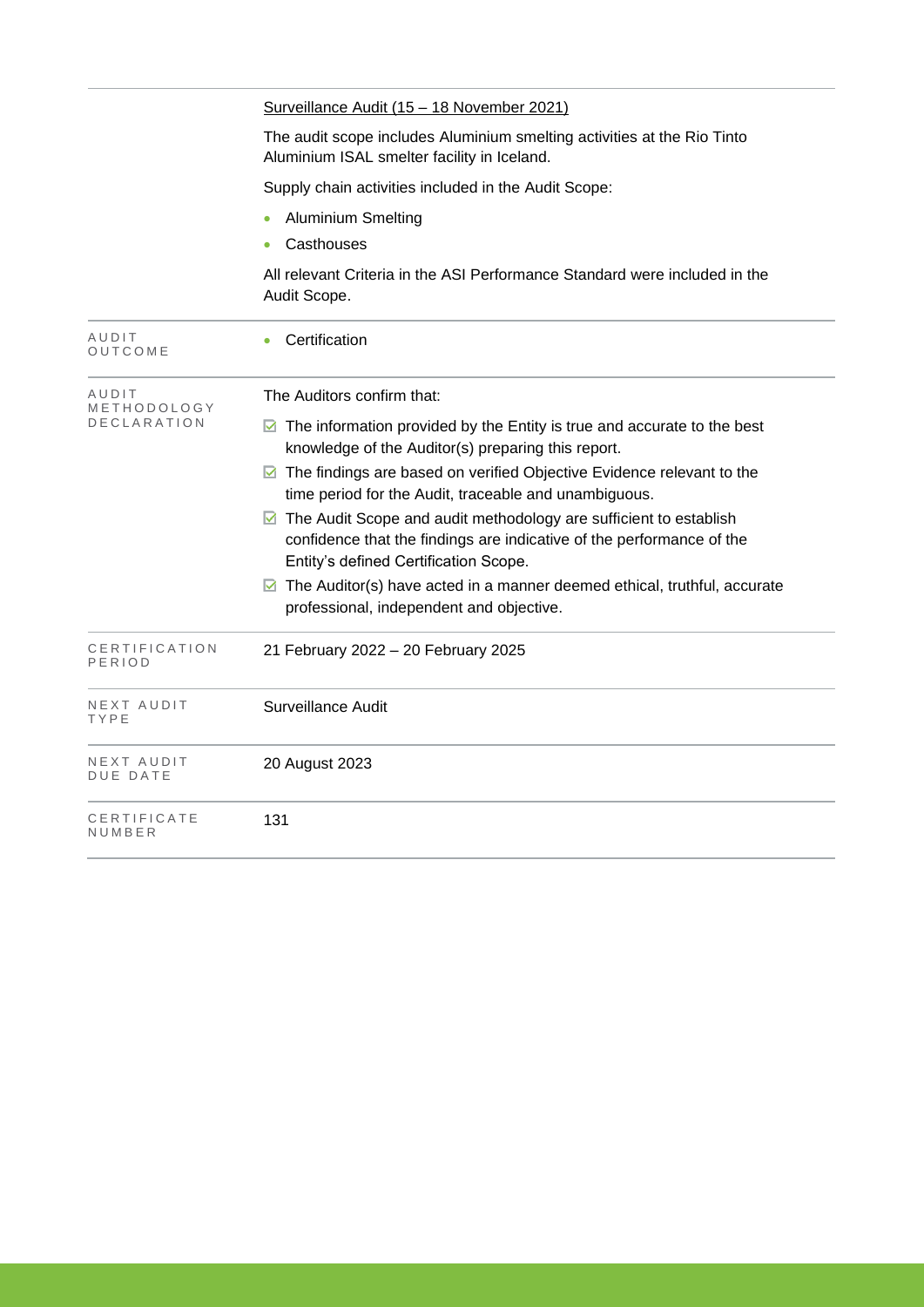## **SUMMARY OF FINDINGS**

| <b>CRITERION</b>                                                                 | RATING      | COMMENT                                                                                                                                                                                                                                                                                                                                                                                                                                                                                                                                                                                                                                                                                |  |
|----------------------------------------------------------------------------------|-------------|----------------------------------------------------------------------------------------------------------------------------------------------------------------------------------------------------------------------------------------------------------------------------------------------------------------------------------------------------------------------------------------------------------------------------------------------------------------------------------------------------------------------------------------------------------------------------------------------------------------------------------------------------------------------------------------|--|
| PRINCIPLE 1 BUSINESS INTEGRITY                                                   |             |                                                                                                                                                                                                                                                                                                                                                                                                                                                                                                                                                                                                                                                                                        |  |
| 1.1 Legal Compliance                                                             | Conformance | The Entity has established work procedures and an<br>in-house system to review issued laws and<br>regulations and to manage compliance obligations.<br>The system is applied to health, safety and<br>environment legislation and other legislation related<br>to the Entity's operation. A new operating permit is<br>in place as of end October 2021 introducing new<br>requirements concerning environmental emissions<br>which come into effect in 2023 and for which<br>compliance will need to be demonstrated.                                                                                                                                                                  |  |
| 1.2 Anti-Corruption                                                              | Conformance | The Entity has established adequate Anti-<br>Corruption measures that are approved by the<br>highest management level and are implemented at<br>all relevant corporate levels. In conclusion, a<br>documented and mature program is established to<br>mitigate the risks of Anti-Corruption, including<br>providing training, formal approval procedures and<br>procedures for increased monitoring of reported<br>situations.<br>The Business Integrity Standard and Competition<br>Standard can be found by searching for "business<br>integrity standard" or "competition standard" at:<br>https://www.riotinto.com/sustainability/policies                                         |  |
| 1.3 Code of Conduct                                                              | Conformance | The Entity has implemented an organisational Code<br>of Conduct, 'The Way We Work' that includes<br>relevant principles for ESG performance. The<br>Ethics and Integrity Group is the primary contact for<br>providing advice and receiving complaints or<br>concerns regarding the Code of Conduct. A<br>reporting and 'whistle blower' mechanism is<br>available to provide an avenue for individuals who<br>choose to share their concerns relative to alleged<br>wrongdoing anonymously and confidentially. The<br>Code of Conduct can be found by searching for "the<br>way we work" at:<br>https://www.riotinto.com/sustainability/policies<br>Multiple languages are available. |  |
| PRINCIPLE 2 POLICY & MANAGEMENT                                                  |             |                                                                                                                                                                                                                                                                                                                                                                                                                                                                                                                                                                                                                                                                                        |  |
| 2.1a Environmental, Social, and<br>Governance Policy (implement and<br>maintain) | Conformance | The Entity has an integrated Health, Safety,<br>Environment and Communities Policy that is<br>supported by developed and implemented systems,<br>procedures and processes that conform to the<br>environmental, social, and governance policy                                                                                                                                                                                                                                                                                                                                                                                                                                          |  |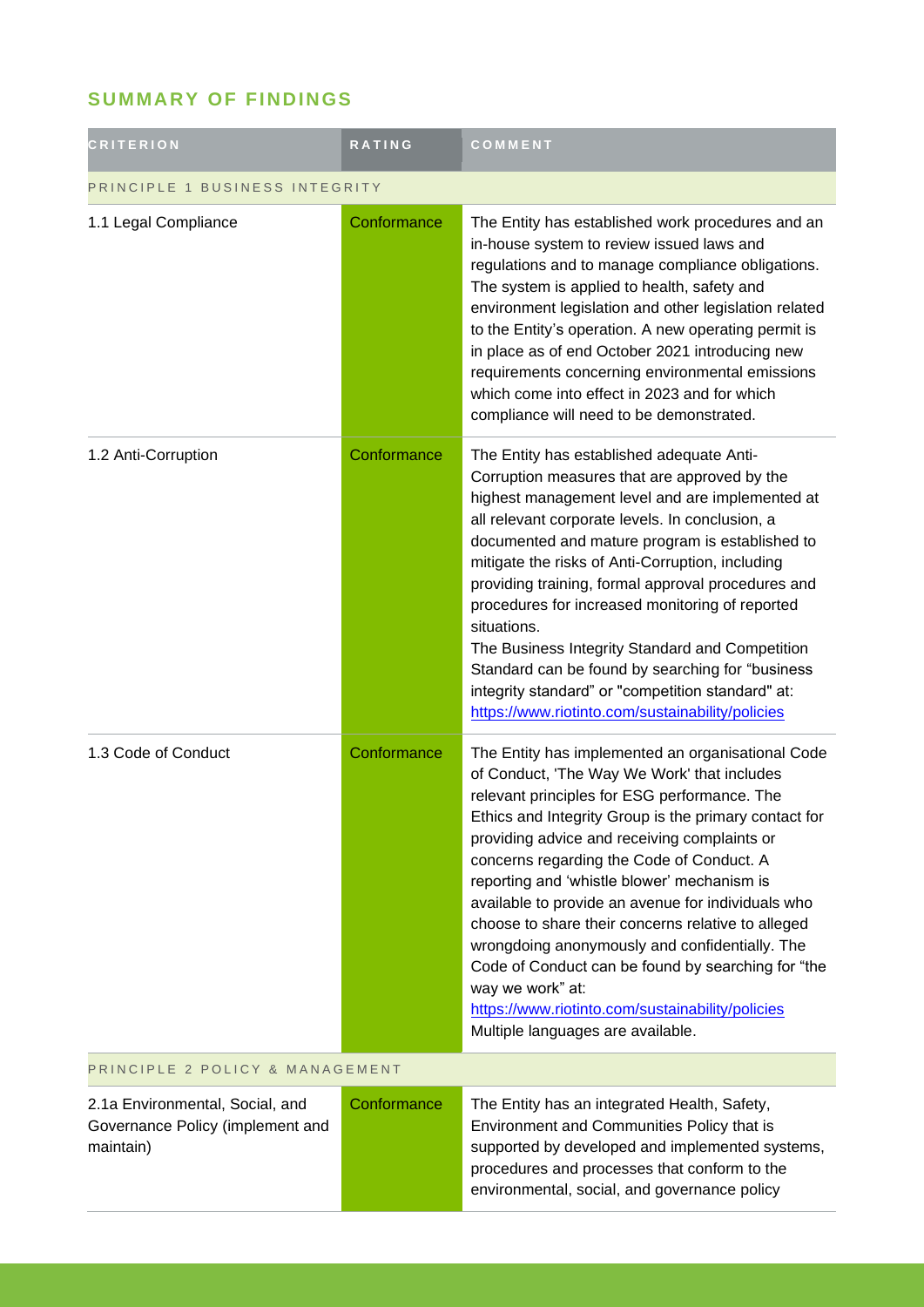| <b>CRITERION</b>                                                               | RATING      | COMMENT                                                                                                                                                                                                                                                                                                                                                                                                                                                                                                                                                   |
|--------------------------------------------------------------------------------|-------------|-----------------------------------------------------------------------------------------------------------------------------------------------------------------------------------------------------------------------------------------------------------------------------------------------------------------------------------------------------------------------------------------------------------------------------------------------------------------------------------------------------------------------------------------------------------|
|                                                                                |             | requirements. This Policy is reviewed annually and<br>available on the Entity's website:<br>https://www.riotinto.is/lisalib/getfile.aspx?itemid=13<br><u>19</u>                                                                                                                                                                                                                                                                                                                                                                                           |
| 2.1b Environmental, Social, and<br>Governance Policy (senior<br>management)    | Conformance | The Entity has endorsement and support from<br>senior management, in order to provide sufficient<br>resources for regular review of Policies. Senior<br>management endorses, supports through provision<br>of resources and regularly reviews the Policy. The<br>Health, Safety, Environment & Communities Policy<br>can be found at:<br>https://www.riotinto.is/lisalib/getfile.aspx?itemid=13<br>28                                                                                                                                                     |
| 2.1c Environmental, Social, and<br><b>Governance Policy</b><br>(communication) | Conformance | The Entity communicates its relevant Policies<br>internally and externally which conforms to the<br>requirement of this Criterion. The Entity's Policy is<br>available to external and internal stakeholders to<br>raise awareness of the company's commitments.<br>The Policy is publicly available via the Rio Tinto<br>website and can be found on the Entity's website:<br>https://www.riotinto.is/lisalib/getfile.aspx?itemid=13<br>$\overline{28}$                                                                                                  |
| 2.2 Leadership                                                                 | Conformance | The Entity has nominated a senior management<br>representative at the site with overall responsibility<br>and authority for conformance with the ASI<br>Performance Standard, and with identified support<br>to ensure implementation and ongoing<br>achievement.                                                                                                                                                                                                                                                                                         |
| 2.3a Environmental and Social<br><b>Management Systems</b><br>(environmental)  | Conformance | The Entity has an integrated Health, Safety,<br><b>Environment and Communities Management</b><br>System. Rio Tinto undertakes Business<br>Conformance Audits of ISAL against the<br>requirements of the Rio Tinto Management System<br>Standard.<br>The Entity has certified Management Systems<br>aligned to a number of international standards,<br>including: ISO 9001 Quality Management, ISO<br>14001 Environmental Management and ISO 45001<br>Occupational Health & Safety, which are certified<br>by independent accredited certification bodies. |
| 2.3b Environmental and Social<br>Management Systems (social)                   | Conformance | The Entity has an integrated Health, Safety,<br>Environment and Communities (HSEC) system that<br>supports developed and implemented processes to<br>conform to national legislative and company social<br>policy requirements. The Entity has endorsement<br>and support from senior management through                                                                                                                                                                                                                                                  |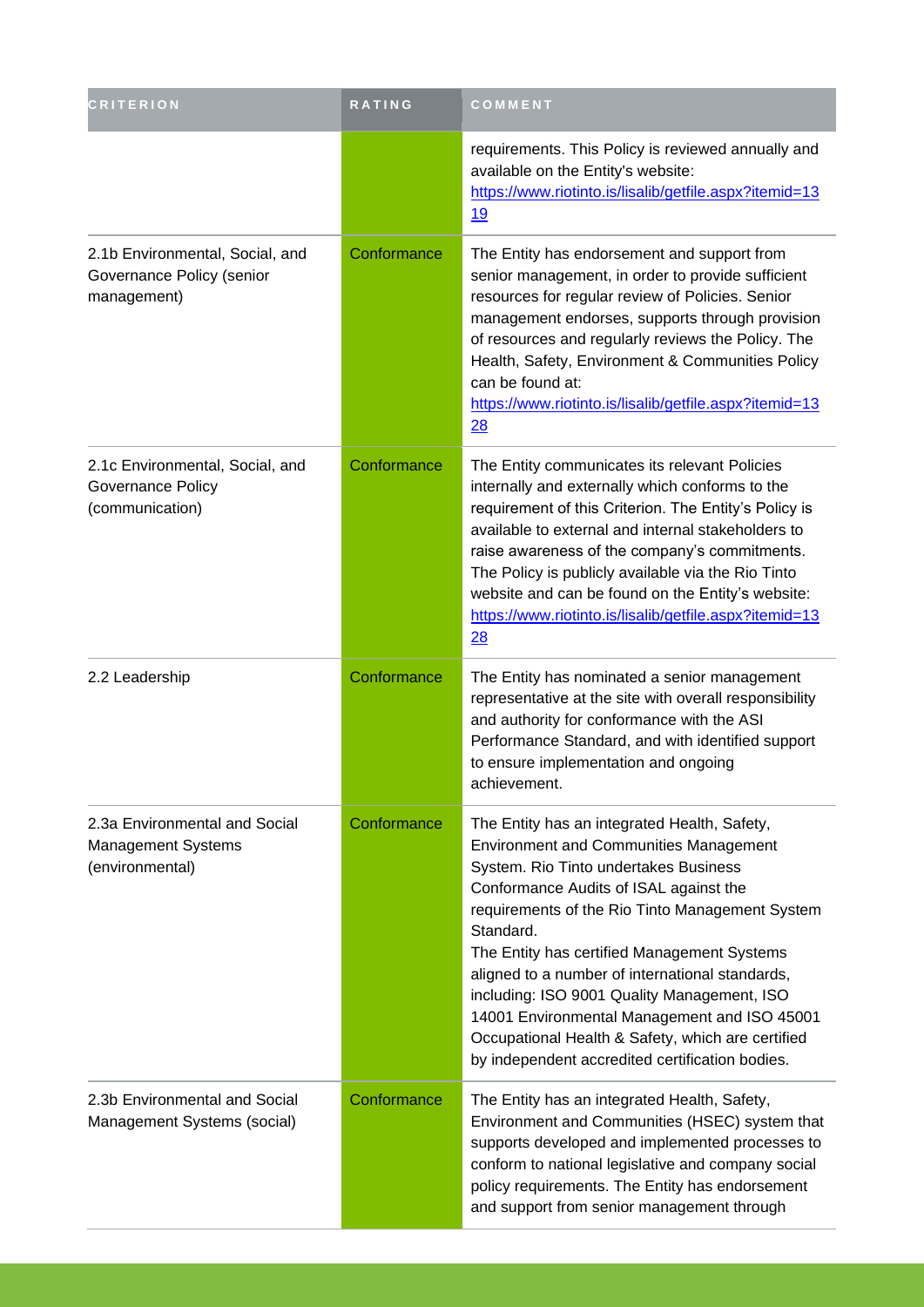| <b>CRITERION</b>                               | RATING      | COMMENT                                                                                                                                                                                                                                                                                                                                                                                                                                                          |
|------------------------------------------------|-------------|------------------------------------------------------------------------------------------------------------------------------------------------------------------------------------------------------------------------------------------------------------------------------------------------------------------------------------------------------------------------------------------------------------------------------------------------------------------|
|                                                |             | provision of resources and regular review at the<br>corporate level. The systemised approach that<br>exists to enforce social and human rights related<br>policies is well established as part of the overall<br>HSEC approach.                                                                                                                                                                                                                                  |
| 2.4 Responsible Sourcing                       | Conformance | The Entity has implemented a Responsible<br>Sourcing Policy that adequately covers<br>environmental, social and governance issues. ISAL<br>procurement is a part of the Rio Tinto central<br>procurement framework, further defined in the<br>corporate Code of Conduct, and procurement<br>policies for goods and services must be followed.<br>Due diligence checks are completed as part of the<br>supplier assessment process.                               |
| 2.5 Impact Assessments                         | Conformance | The Entity has conducted extensive environmental,<br>social, cultural and human rights impact<br>assessments in the past, when last subject to new<br>projects or major change. There is a good level of<br>awareness of what would be required in the event<br>of such change in the future, including for gender<br>balance, and there are policies and processes in<br>place that address environmental, social and<br>economic needs in this regard.         |
| 2.6 Emergency Response Plan                    | Conformance | The Entity has site specific emergency response<br>plans developed in collaboration with potentially<br>affected stakeholder groups such as workers<br>representatives, contractors and relevant agencies.<br>The Emergency Response Team is trained and<br>conducts exercises against the scenarios identified<br>in the plan. Debriefing from training, exercises and<br>real events helps improve the effectiveness of the<br>emergency management processes. |
| 2.7 Mergers and Acquisitions                   | Conformance | Rio Tinto utilises a group Project Evaluation<br>Standard and associated due diligence processes<br>to manage mergers and acquisitions.<br>Environmental, social and governance issues are<br>covered in this process as documented in the<br>standard and due diligence procedure. The<br>Investment Committee assesses all mergers and<br>acquisitions.                                                                                                        |
| 2.8 Closure, Decommissioning and<br>Divestment | Conformance | The Entity has implemented group policies,<br>processes and procedures that conform to Rio<br>Tinto's closure, decommissioning and divestment<br>requirements. These are documented in the Rio<br>Tinto Closure / Projects Definitions Guidance Note                                                                                                                                                                                                             |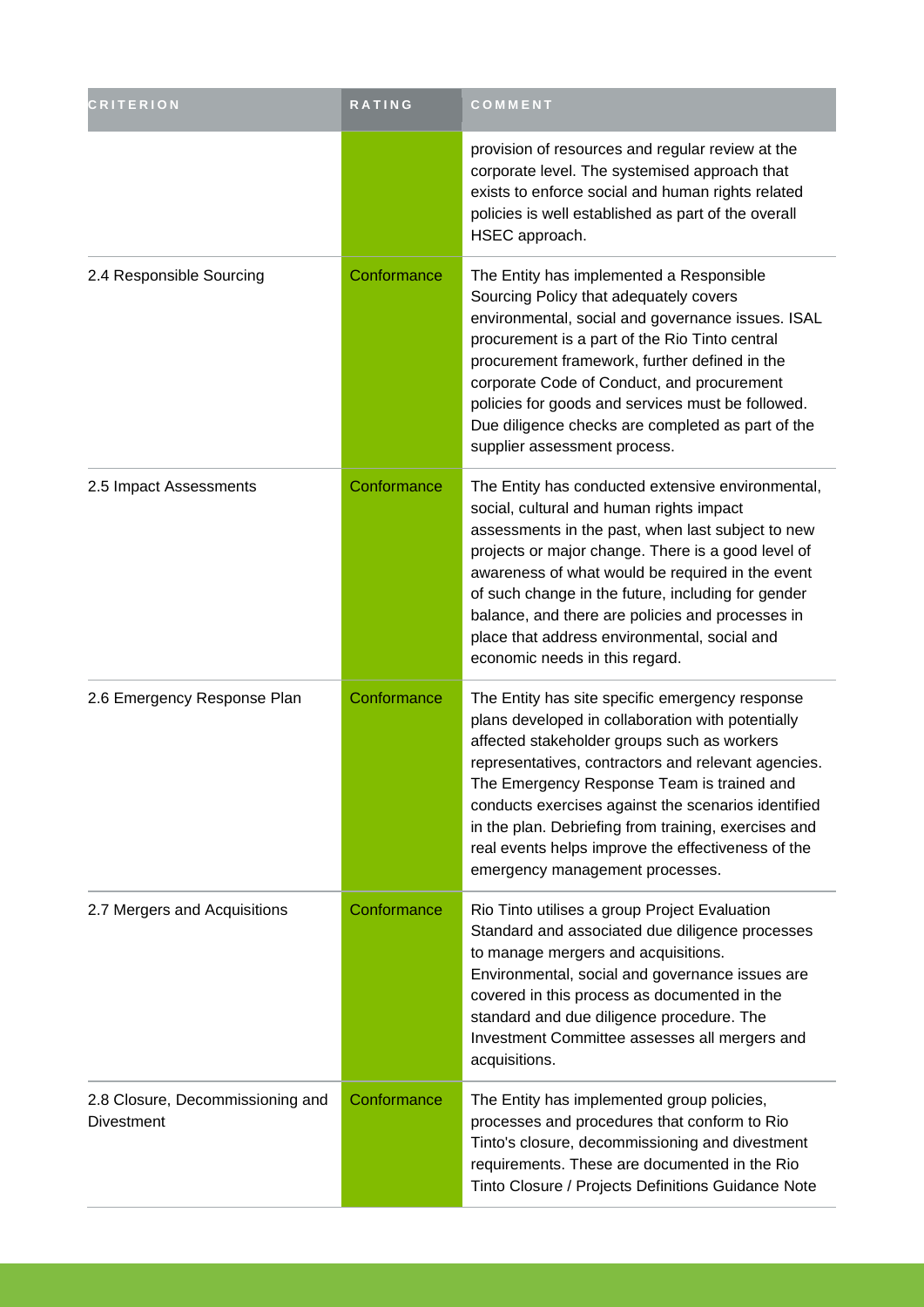| <b>CRITERION</b>                                              | <b>RATING</b>  | COMMENT                                                                                                                                                                                                                                                                                                                                                                                                                                                                                                                                                                                                                                                                                      |
|---------------------------------------------------------------|----------------|----------------------------------------------------------------------------------------------------------------------------------------------------------------------------------------------------------------------------------------------------------------------------------------------------------------------------------------------------------------------------------------------------------------------------------------------------------------------------------------------------------------------------------------------------------------------------------------------------------------------------------------------------------------------------------------------|
|                                                               |                | which sets out requirements to be met at various<br>stages of project and operational closure planning.                                                                                                                                                                                                                                                                                                                                                                                                                                                                                                                                                                                      |
| PRINCIPLE 3 TRANSPARENCY                                      |                |                                                                                                                                                                                                                                                                                                                                                                                                                                                                                                                                                                                                                                                                                              |
| 3.1 Sustainability Reporting                                  | Conformance    | The Entity publicly discloses its governance<br>approach and its material environmental, social and<br>economic impacts both on its website and via<br>annual Rio Tinto corporate sustainability reporting.<br>All this information is publicly available. The Rio<br>Tinto Annual Report and Sustainability Factbook is<br>available at:<br>https://www.riotinto.com/sustainability/sustainability-<br>reporting<br>ISAL also publicly reports its environmental, social<br>and economic impacts through a local Sustainability<br>Report and is available at:<br>https://www.riotinto.is/lisalib/getfile.aspx?itemid=13<br>28                                                              |
| 3.2 Non-compliance and liabilities                            | Conformance    | The Entity publicly discloses incidents and non-<br>compliances with applicable law in its public<br>sustainability reporting. Government regulations,<br>environmental regulations and individual site<br>environmental licenses determine what is a breach<br>and what is significant to report. All breaches are<br>ranked using a standard severity matrix and<br>escalated if major or catastrophic. Rio Tinto<br>Corporate also publicly discloses information on<br>significant fines, judgments, penalties and other<br>sanctions in the Annual Reports and Sustainability<br>Factbook.                                                                                              |
| 3.3a Payments to governments<br>(legal and contractual)       | Conformance    | The Entity has developed and implemented<br>policies, systems, procedures and processes to<br>ensure that payments are made only on a legal or<br>contractual basis. Evidence of payments made to<br>government for taxes and royalties are transparent<br>and publicly disclosed in the Entity's Annual<br>Reporting. Reporting includes the Rio Tinto Taxes<br>Paid Report, which is available at:<br>https://www.riotinto.com/invest/reports/taxes-paid-<br>report<br>ISAL also publicly reports on taxes and payments<br>to the local municipality in the Annual Sustainability<br>Report, which is available at:<br>https://www.riotinto.is/lisalib/getfile.aspx?itemid=13<br><u>07</u> |
| 3.3b Payments to governments<br>(disclosure - bauxite mining) | Not Applicable | This Criterion is not applicable to the Entity's<br>Certification Scope.                                                                                                                                                                                                                                                                                                                                                                                                                                                                                                                                                                                                                     |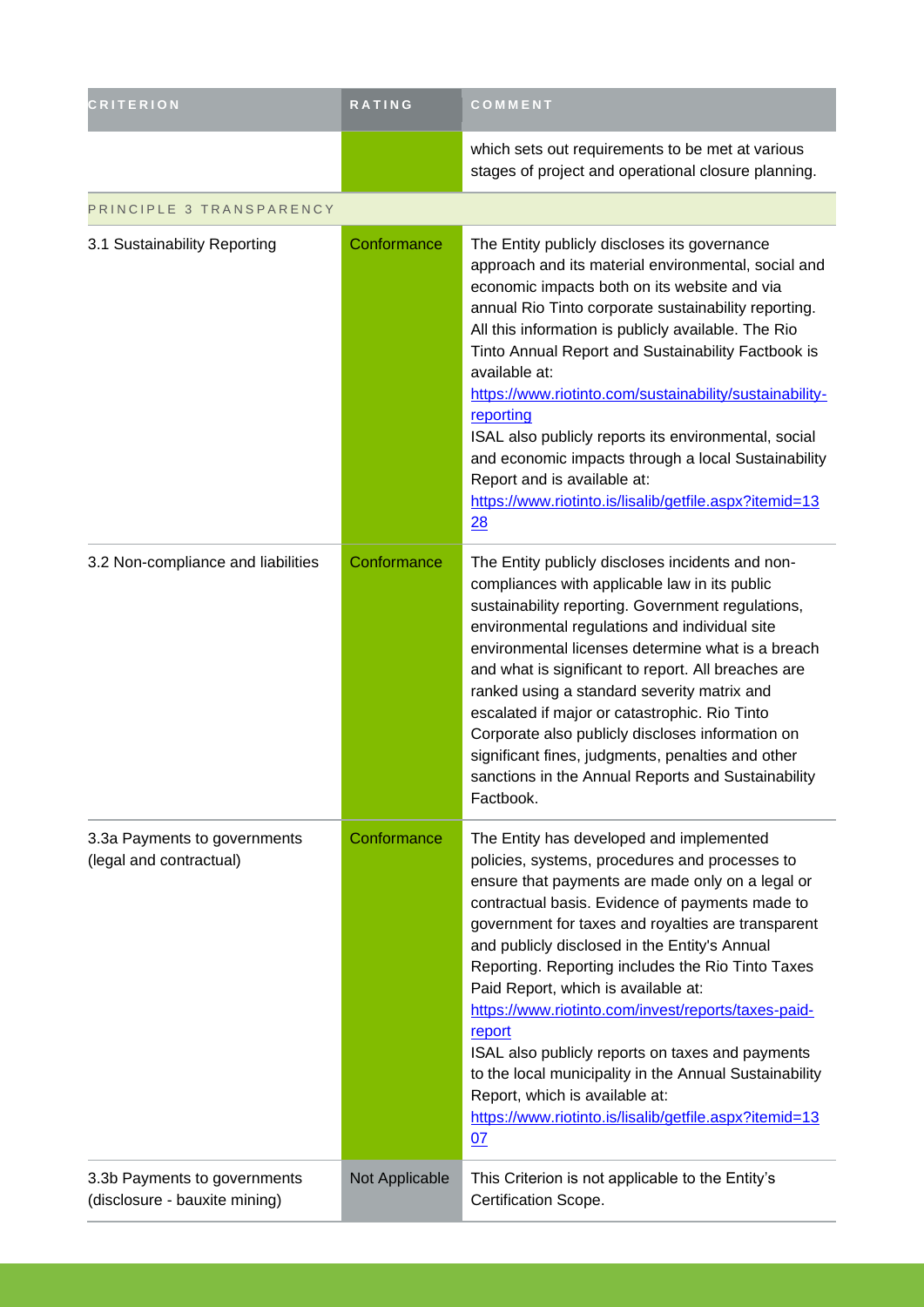| <b>CRITERION</b>                                                          | <b>RATING</b>  | COMMENT                                                                                                                                                                                                                                                                                                                                                                                                                                                                                                                                        |
|---------------------------------------------------------------------------|----------------|------------------------------------------------------------------------------------------------------------------------------------------------------------------------------------------------------------------------------------------------------------------------------------------------------------------------------------------------------------------------------------------------------------------------------------------------------------------------------------------------------------------------------------------------|
| 3.4 Stakeholder complaints,<br>grievances and requests for<br>information | Conformance    | The Entity has established an accessible,<br>transparent, understandable, culturally and gender<br>sensitive complaints resolution mechanism to<br>address any stakeholder complaints, grievances<br>and requests for information that arise. External<br>complaints and comments are raised directly to the<br>Communications Manager, the Health, Safety,<br>Environment and Quality (HSEQ) Manager and the<br>ISAL reception. This is considered as adequate for<br>the number and nature of the<br>complaints/grievances received to date. |
| PRINCIPLE 4 MATERIAL STEWARDSHIP                                          |                |                                                                                                                                                                                                                                                                                                                                                                                                                                                                                                                                                |
| 4.1a Environmental Life Cycle<br>Assessment (life cycle impacts)          | Conformance    | The Entity evaluates life cycle impacts for all major<br>product lines across the group including Bauxite<br>from mines, Alumina from the refineries, Aluminium<br>and cast products from the smelters. An<br>environmental Life Cycle Analysis (LCA) of<br>Aluminium Ingots produced by Rio Tinto Alcan was<br>conducted by Quantis in 2014 - Quantis is an<br>internationally renowned firm in LCA. This is a<br>benchmark LCA and was last updated in 2018 and<br>was in the process of being updated at the time of<br>the audit.          |
| 4.1b Environmental Life Cycle<br>Assessment (cradle to gate)              | Conformance    | The Entity's cradle-to-gate Life Cycle Assessment<br>(LCA) data is available upon request by customers.                                                                                                                                                                                                                                                                                                                                                                                                                                        |
| 4.1c Environmental Life Cycle<br>Assessment (public<br>communication)     | Not Applicable | The Entity evaluates life cycle impacts of its major<br>product lines; the LCA data are available upon<br>request.                                                                                                                                                                                                                                                                                                                                                                                                                             |
| 4.2 Product design                                                        | Not Applicable | This Criterion is not applicable to the Entity's<br>Certification Scope.                                                                                                                                                                                                                                                                                                                                                                                                                                                                       |
| 4.3a Aluminium Process Scrap<br>(targets)                                 | Conformance    | The Entity minimises the generation of Process<br>Scrap and targets and achieves 100% collection of<br>scrap for recycling and re-use within its own<br>operations.                                                                                                                                                                                                                                                                                                                                                                            |
| 4.3b Aluminium Process Scrap<br>(alloy separation)                        | Conformance    | The Entity recovers 100% of aluminium alloys and<br>grades within its own operations for reuse.                                                                                                                                                                                                                                                                                                                                                                                                                                                |
| 4.4a Collection and recycling of<br>products at end-of-life (strategy)    | Conformance    | The Entity processes 100% for reuse of aluminium<br>Process Scrap generated within its own operations<br>and the metal reclaimed from the dross processor.<br>There is no purchasing of external recycled metal<br>so all recycling activity is internal only in a closed<br>loop.                                                                                                                                                                                                                                                             |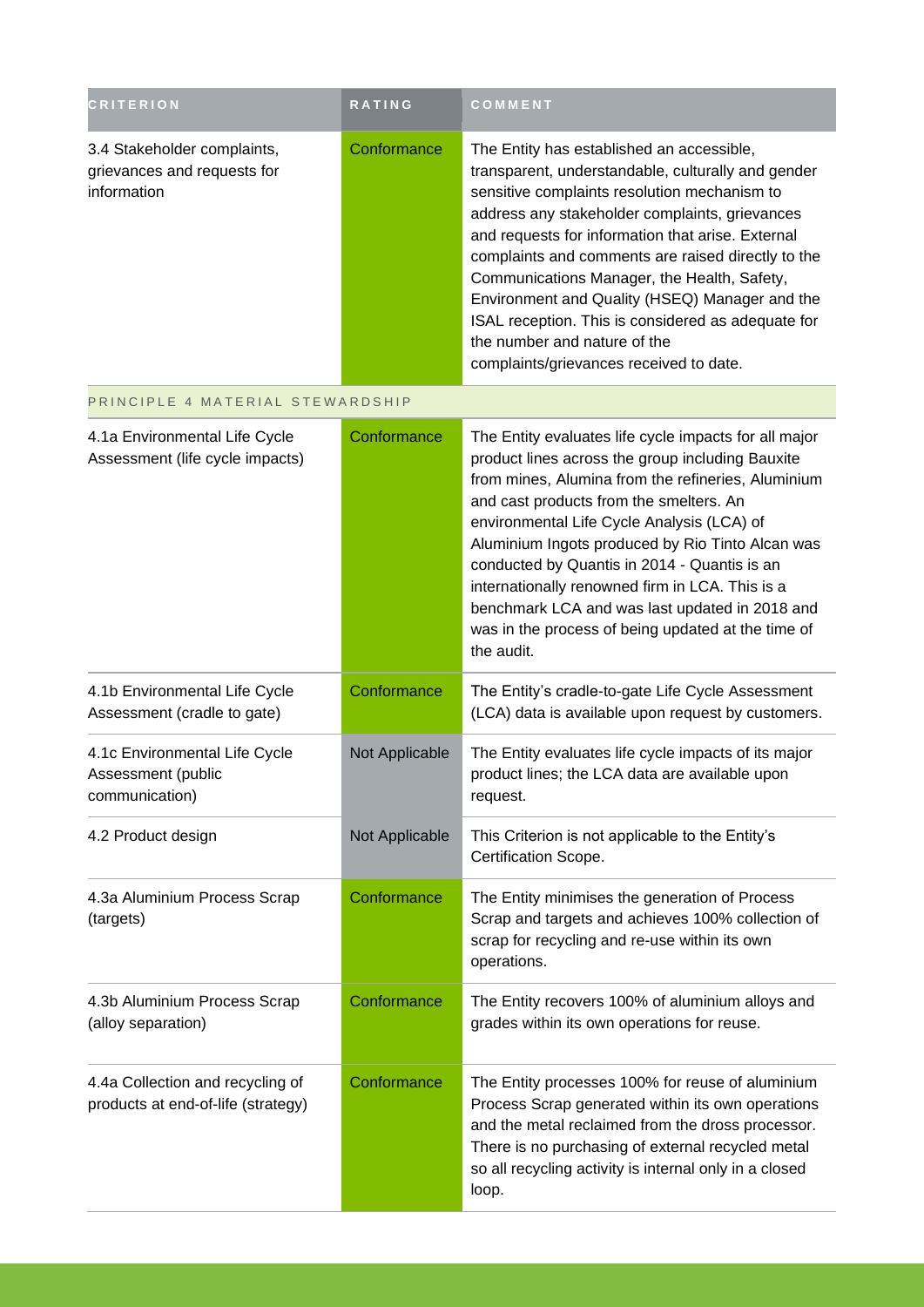| <b>CRITERION</b>                                                            | <b>RATING</b> | <b>COMMENT</b>                                                                                                                                                                                                                                                                                                                                                                            |
|-----------------------------------------------------------------------------|---------------|-------------------------------------------------------------------------------------------------------------------------------------------------------------------------------------------------------------------------------------------------------------------------------------------------------------------------------------------------------------------------------------------|
| 4.4b Collection and recycling of<br>products at end-of-life<br>(engagement) | Conformance   | The Entity engages in promoting collection and<br>recycling of Aluminium through its membership of<br>Samaal (the Aluminium Producers Association of<br>Iceland), that promotes local, regional and national<br>collection and recycling activities, and its share in<br>Endurvinnslan, which has a collection system in<br>place for beverage cans, achieving high rates of<br>recovery. |

PRINCIPLE 5 GREENHOUSE GAS EMISSIONS

| 5.1 Disclosure of GHG emissions<br>and energy use     | Conformance    | The Entity discloses GHG emissions by source and<br>energy use in its Annual Sustainability Report:<br>https://www.riotinto.is/lisalib/getfile.aspx?itemid=13<br>28                                                    |
|-------------------------------------------------------|----------------|------------------------------------------------------------------------------------------------------------------------------------------------------------------------------------------------------------------------|
| 5.2 GHG emissions reductions                          | Conformance    | The Entity discloses time-bound GHG goals in their<br>Annual Sustainability Report, see:<br>https://www.riotinto.is/lisalib/getfile.aspx?itemid=13<br>07                                                               |
| 5.3a Aluminium Smelting<br>(management system)        | Conformance    | The Entity has a certified Environmental<br>Management System to ensure operation controls<br>to limit direct GHG emissions.                                                                                           |
| 5.3b Aluminium Smelting (up to<br>and including 2020) | Conformance    | The Entity demonstrated that average Scope 1 and<br>Scope 2 GHG emissions are below the 8 tonnes<br>$CO2$ -eq per metric tonnes aluminium target.                                                                      |
| 5.3c Aluminium Smelting (after<br>2020)               | Not Applicable | The Entity has no production from smelters that<br>commenced after 2020. The existing smelter has<br>been operating since 1969 and has emissions<br>below 8 tonnes CO <sub>2</sub> -eq per metric tonnes<br>aluminium. |

#### PRINCIPLE 6 EMISSIONS, EFFLUENTS AND WASTE

| 6.1 Emissions to Air    | Conformance | The Entity has work procedures in place to quantify<br>air emissions and their effect on the environment.<br>The annual quantity and summary of main effects<br>are in the Annual Sustainability Report and more<br>detailed reporting is available to the public online. A<br>new operating permit is in place as of end October<br>2021 that introduces new limits for casthouse<br>emissions from 2023. |
|-------------------------|-------------|------------------------------------------------------------------------------------------------------------------------------------------------------------------------------------------------------------------------------------------------------------------------------------------------------------------------------------------------------------------------------------------------------------|
| 6.2 Discharges to Water | Conformance | The Entity has work procedures in place to quantify<br>water use, discharges into the sea and the effect of<br>these discharges on the environment. The annual<br>quantity and summary of main effects are in the<br>Annual Sustainability Report. New requirements<br>relating to watershed monitoring and water                                                                                          |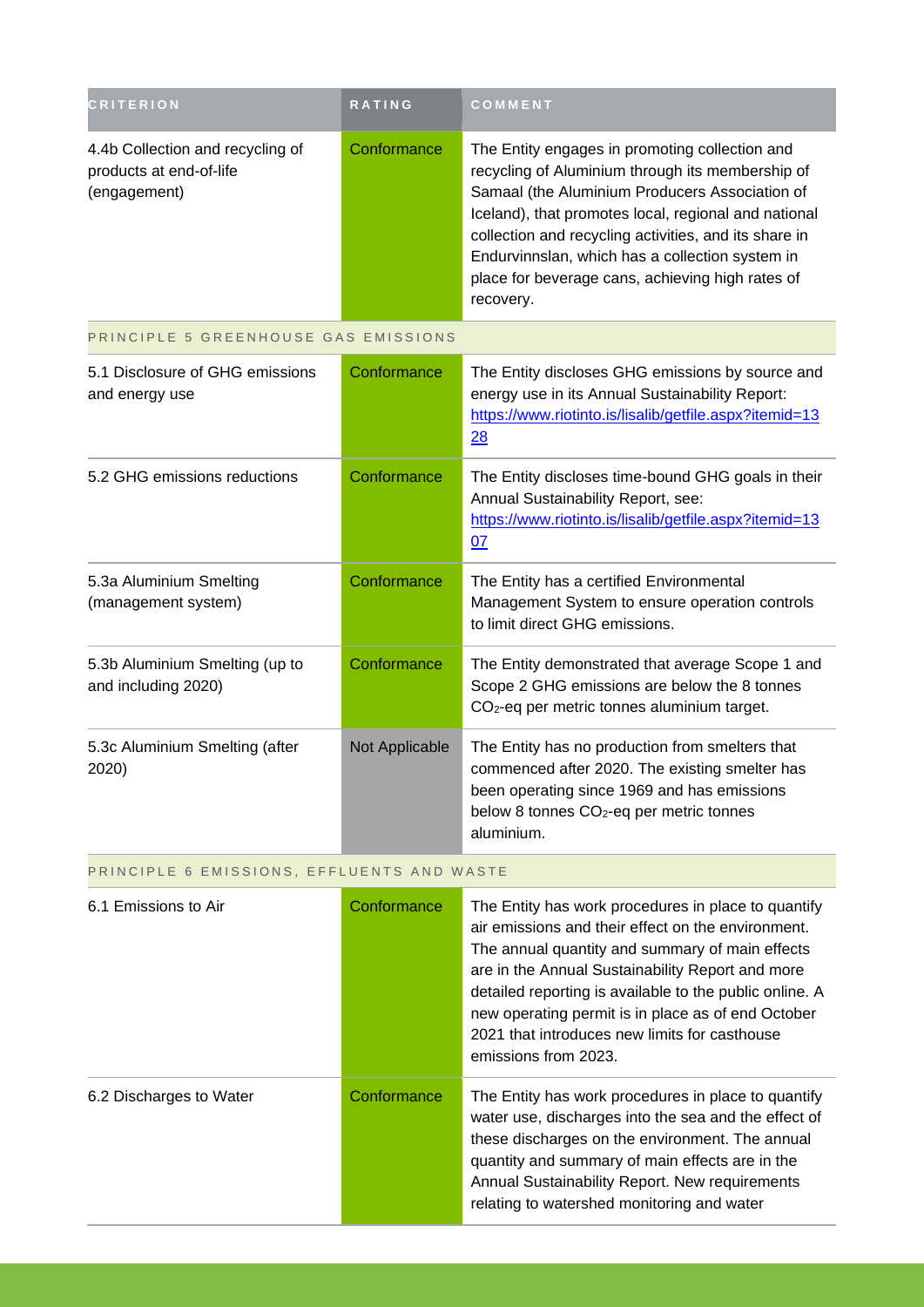| <b>CRITERION</b>                                                        | RATING         | COMMENT                                                                                                                                                                                                                                                                                                                                                                                                                                                         |
|-------------------------------------------------------------------------|----------------|-----------------------------------------------------------------------------------------------------------------------------------------------------------------------------------------------------------------------------------------------------------------------------------------------------------------------------------------------------------------------------------------------------------------------------------------------------------------|
|                                                                         |                | management come into effect from 2023 with the<br>new operating permit, for which compliance will<br>need to be demonstrated.                                                                                                                                                                                                                                                                                                                                   |
| 6.3a Assessment and Management<br>of Spills and Leakage<br>(assessment) | Conformance    | The Entity regularly assesses major and minor risks<br>related to environmental aspects, potential Spills<br>and Leakage from the production as prescribed in<br>its internal risk assessment and aspects processes<br>and managed via its ISO 14001 certified<br>management system. Practical implementation<br>measures are evident for the prevention and<br>mitigation of Spills and Leakage.                                                               |
| 6.3b Assessment and Management<br>of Spills and Leakage<br>(management) | Conformance    | The Entity has an ISO 14001 certified management<br>system to manage the prevention, detection and<br>minimisation of Spills and Leakage. For major<br>incidents there is a response team that has been<br>resourced and fully trained to work alongside the<br>local emergency response service. During the site<br>audit it was possible to see the practical<br>implementation measures in place for the<br>prevention and mitigation of Spills and Leakage. |
| 6.4a Reporting of Spills (immediate<br>disclosure)                      | Conformance    | The Entity has procedures and a system in place to<br>report internally and externally on spills of<br>significance and their potential impact.                                                                                                                                                                                                                                                                                                                 |
| 6.4b Reporting of Spills (regular<br>reporting)                         | Conformance    | Evidence supports the conclusion that the Entity<br>has in place processes to publicly disclose<br>information on spills if these were of a significant<br>nature, including their impact and remedial action<br>taken.                                                                                                                                                                                                                                         |
| 6.5a Waste management and<br>reporting (strategy)                       | Conformance    | The Entity has a Waste Management Plan and<br>system in place focusing on waste reduction,<br>recycling and reuse.                                                                                                                                                                                                                                                                                                                                              |
| 6.5b Waste management and<br>reporting (disclosure)                     | Conformance    | The Entity discloses in its sustainability reporting on<br>an annual basis, the quantity of Hazardous and<br>Non-Hazardous waste generated by the Entity, and<br>associated waste disposal methods:<br>https://www.riotinto.is/lisalib/getfile.aspx?itemid=13<br>28                                                                                                                                                                                             |
| 6.6a Bauxite Residue (storage<br>construction)                          | Not Applicable | This Criterion is not applicable to the Entity's<br>Certification Scope.                                                                                                                                                                                                                                                                                                                                                                                        |
| 6.6b Bauxite Residue (integrity<br>checks and controls)                 | Not Applicable | This Criterion is not applicable to the Entity's<br>Certification Scope.                                                                                                                                                                                                                                                                                                                                                                                        |
| 6.6c Bauxite Residue (water<br>discharge)                               | Not Applicable | This Criterion is not applicable to the Entity's<br>Certification Scope.                                                                                                                                                                                                                                                                                                                                                                                        |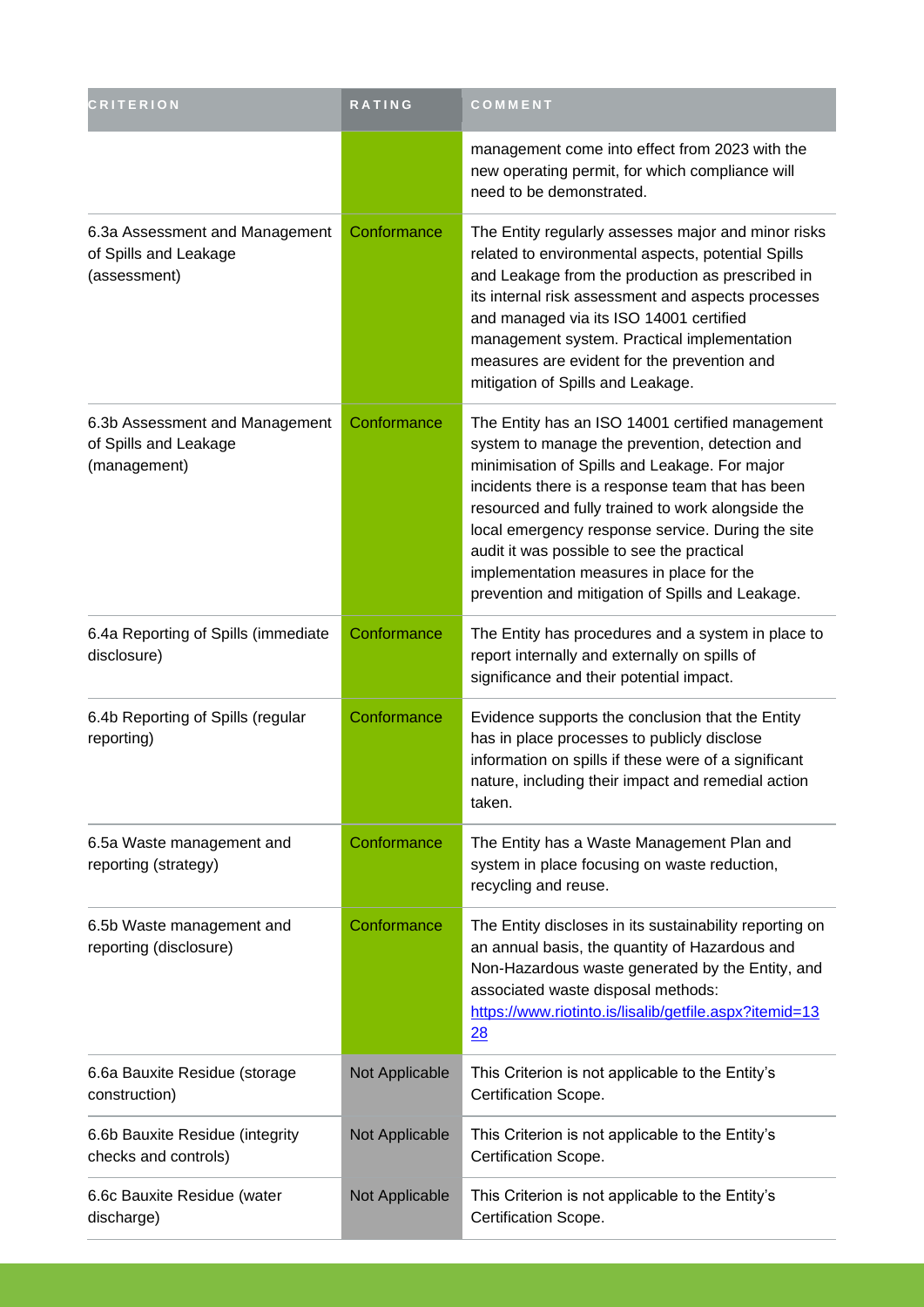| <b>CRITERION</b>                                                 | <b>RATING</b>             | COMMENT                                                                                                                                                                                                                                                                                                                                                                                                                                                                                                             |
|------------------------------------------------------------------|---------------------------|---------------------------------------------------------------------------------------------------------------------------------------------------------------------------------------------------------------------------------------------------------------------------------------------------------------------------------------------------------------------------------------------------------------------------------------------------------------------------------------------------------------------|
| 6.6d Bauxite Residue (marine and<br>aquatic environments)        | Not Applicable            | This Criterion is not applicable to the Entity's<br>Certification Scope.                                                                                                                                                                                                                                                                                                                                                                                                                                            |
| 6.6e Bauxite Residue (start of the<br>art technologies)          | Not Applicable            | This Criterion is not applicable to the Entity's<br>Certification Scope.                                                                                                                                                                                                                                                                                                                                                                                                                                            |
| 6.6f Bauxite Residue (remediation)                               | Not Applicable            | This Criterion is not applicable to the Entity's<br>Certification Scope.                                                                                                                                                                                                                                                                                                                                                                                                                                            |
| 6.7a Spent Pot Lining (SPL)<br>(storage and management)          | Minor Non-<br>Conformance | SPL is placed in a coastal landfill and covered in<br>layers of shell sand. The use of coastal landfill for<br>SPL treated with calcium carbonated is approved<br>as acceptable practice in certain locations in<br>Iceland. However, leachate from the SPL in the<br>coastal landfill can enter the environment and<br>therefore the Entity is not in full compliance with this<br>Criterion.<br>The method in use is in compliance with the<br>existing operating license issued by the<br>Environment Agency.    |
| 6.7b Spent Pot Lining (SPL)<br>(recovery and recycling)          | Conformance               | The Entity has been optimizing processes for the<br>recovery and recycling of carbon and refractory<br>materials from SPL, although such options are not<br>currently available nationally.                                                                                                                                                                                                                                                                                                                         |
| 6.7c Spent Pot Lining (SPL)<br>(Untreated SPL)                   | Minor Non-<br>Conformance | SPL is placed in a coastal landfill and covered in<br>layers of shell sand. The use of coastal landfill for<br>SPL treated with calcium carbonated is approved<br>as acceptable practice in certain locations in<br>Iceland. The method is in compliance with the<br>existing operating license issued by the<br>Environment Agency.<br>However, leachate from the SPL in the coastal<br>landfill can enter the environment and therefore the<br>Entity is not in full compliance with this Criterion.              |
| 6.7d Spent Pot Lining (SPL)<br>(review of alternatives)          | Conformance               | The Entity regularly reviews alternative options and<br>methods in comparison to the current coastal<br>landfill practice for SPL disposal.                                                                                                                                                                                                                                                                                                                                                                         |
| 6.7e Spent Pot Lining (SPL)<br>(marine and aquatic environments) | Minor Non-<br>Conformance | SPL is placed in a coastal landfill and covered in<br>layers of shell sand. The use of coastal landfill for<br>SPL treated with calcium carbonated is approved<br>as acceptable practice in certain locations in<br>Iceland. The method is in compliance with the<br>existing operating license issued by the<br>Environment Agency. Although the Entity is not<br>discharging SPL into the marine environment, the<br>leachate from the SPL handled with calcium<br>carbonate does go into the marine environment. |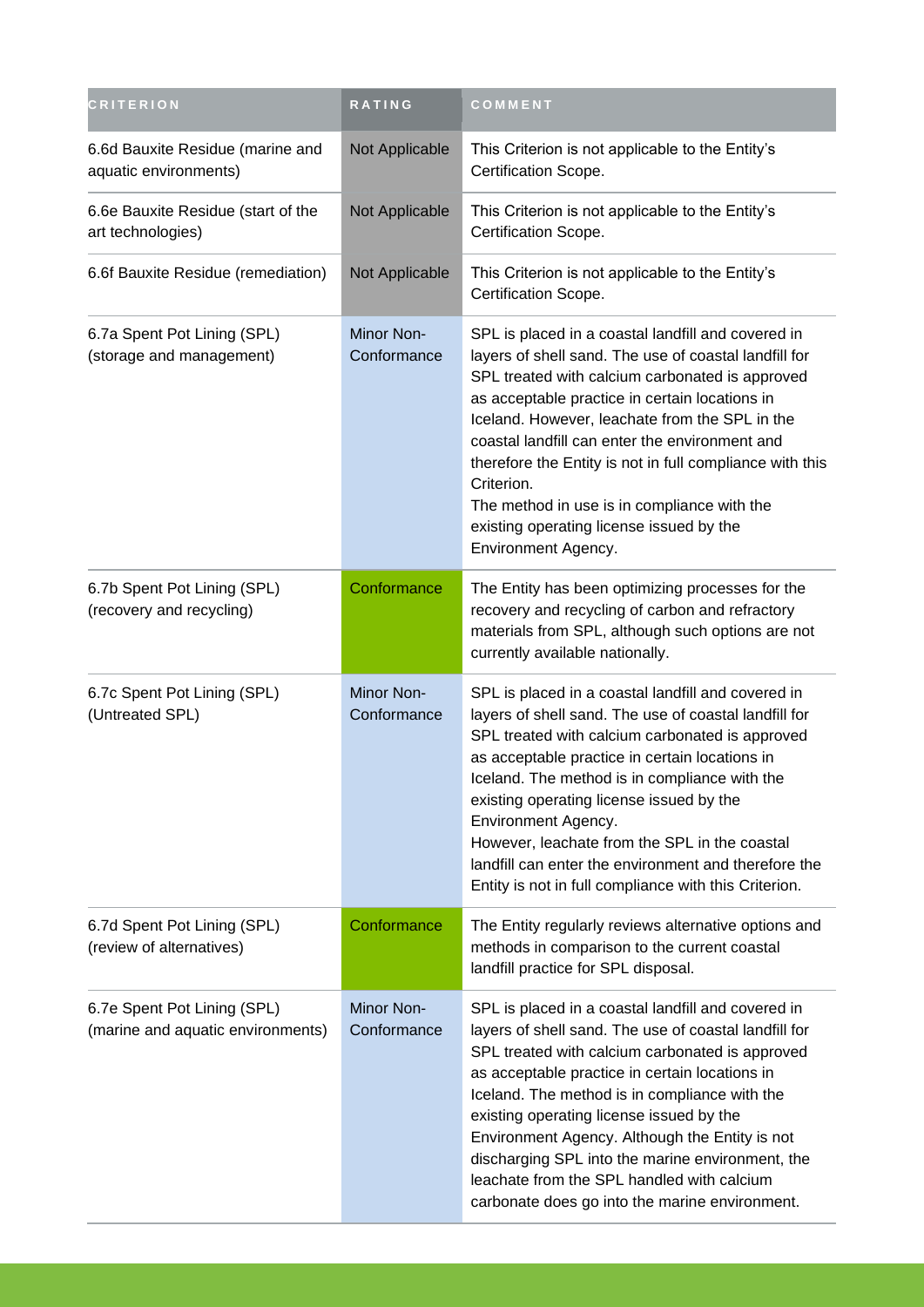| <b>CRITERION</b>                            | <b>RATING</b> | COMMENT                                                                                                                                                                                                                                                                                                                                                                                                                                                                                                                                        |
|---------------------------------------------|---------------|------------------------------------------------------------------------------------------------------------------------------------------------------------------------------------------------------------------------------------------------------------------------------------------------------------------------------------------------------------------------------------------------------------------------------------------------------------------------------------------------------------------------------------------------|
|                                             |               | Environmental monitoring shows low impact on the<br>environment.                                                                                                                                                                                                                                                                                                                                                                                                                                                                               |
| 6.8a Dross (recovery)                       | Conformance   | The Entity is processing dross both internally and<br>externally and the Aluminium recovered is recycled<br>in the Entity's casthouse.                                                                                                                                                                                                                                                                                                                                                                                                         |
| 6.8b Dross (recycling)                      | Conformance   | The Entity is processing dross both internally and<br>externally and the Aluminium recovered is recycled<br>in the Entity's casthouse.                                                                                                                                                                                                                                                                                                                                                                                                         |
| 6.8c Dross (review of alternatives)         | Conformance   | The Entity is processing dross both internally and<br>externally and no dross goes to landfill. This<br>approach is kept under regular review.                                                                                                                                                                                                                                                                                                                                                                                                 |
| PRINCIPLE 7 WATER STEWARDSHIP               |               |                                                                                                                                                                                                                                                                                                                                                                                                                                                                                                                                                |
| 7.1a Water assessment (mapping)             | Conformance   | The Entity has mapped its water withdrawal and<br>use by source and type. Operational water is<br>obtained from the Entity's groundwater wells at the<br>site and is only a small fraction of the volume of the<br>groundwater streams.                                                                                                                                                                                                                                                                                                        |
| 7.1b Water assessment (risk<br>assessment)  | Conformance   | The Entity has assessed water-related risks in<br>watersheds in the Entity's Area of Influence. The<br>Area of Influence includes water withdrawal<br>sources as well as receiving waterways and bodies.<br>This includes groundwater and marine<br>environments (harbours, oceans/seas). No<br>significant water related risks have been identified<br>in this assessment.<br>Operational water is from the Entity's groundwater<br>wells at the site which use only a small fraction of<br>the volume of the localised groundwater source.   |
| 7.2a Water management<br>(management plans) | Conformance   | No significant water related risks have been<br>identified through the Entity's water risk<br>assessment activities. There are three water related<br>risks in the environment risk register, all ranked as<br>low risk and therefore water use is not considered<br>to be a material risk. Therefore a water<br>management plan with time-bound targets that<br>address material risks is not considered to be<br>applicable; nevertheless, the Entity does choose to<br>implement a water management plan and monitors<br>its effectiveness. |
| 7.2b Water management<br>(monitoring)       | Conformance   | Water use has been assessed and is considered<br>not to be a significant or material risk. Nevertheless,<br>the Entity implements a water management plan<br>and monitors its effectiveness.                                                                                                                                                                                                                                                                                                                                                   |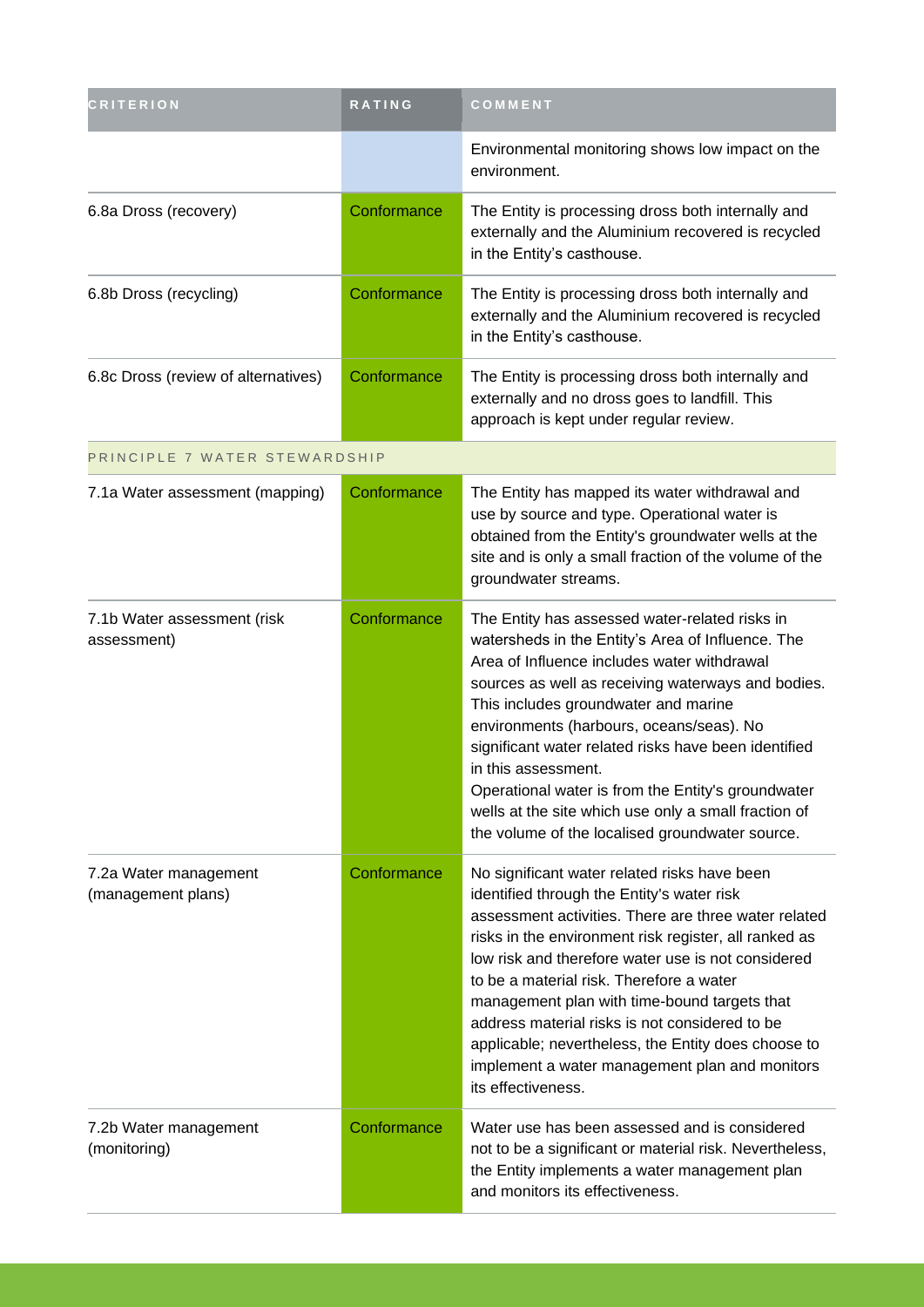| <b>CRITERION</b>                                                                          | <b>RATING</b>  | COMMENT                                                                                                                                                                                                                                                                                                                                                                                                                                                                                                                                                                                                                                                                                                       |
|-------------------------------------------------------------------------------------------|----------------|---------------------------------------------------------------------------------------------------------------------------------------------------------------------------------------------------------------------------------------------------------------------------------------------------------------------------------------------------------------------------------------------------------------------------------------------------------------------------------------------------------------------------------------------------------------------------------------------------------------------------------------------------------------------------------------------------------------|
| 7.3 Disclosure of water usage and<br>risks                                                | Conformance    | Water withdrawal and return volumes are tracked<br>and reported to the environmental authority where<br>required. In addition, the Entity discloses water use<br>and potential risks in the Annual Sustainability<br>Report:<br>https://www.riotinto.is/lisalib/getfile.aspx?itemid=13<br>07                                                                                                                                                                                                                                                                                                                                                                                                                  |
| PRINCIPLE 8 BIODIVERSITY                                                                  |                |                                                                                                                                                                                                                                                                                                                                                                                                                                                                                                                                                                                                                                                                                                               |
| 8.1 Biodiversity assessment                                                               | Conformance    | The Entity has assessed the risk and materiality of<br>the impacts on biodiversity from the land use and<br>activities in its area of influence. For the purpose of<br>biodiversity assessments, ISAL's area of influence<br>includes all areas on the asset's lease and<br>receiving environments. This is clearly marked in its<br>environmental monitoring plan. The baseline<br>Environmental Impact Assessment from 2002<br>concludes low sensitivity, no endangered<br>flora/fauna in the area, and therefore limited impact<br>of ISAL activities. The Environment Agency has<br>deemed it unnecessary to update the baseline<br>information due to the low sensitivity and status quo<br>at the site. |
| 8.2a Biodiversity management<br>(biodiversity action plans)                               | Not Applicable | The baseline Environmental Impact Assessment<br>from 2002 and update assessment activities since<br>conclude low sensitivity, no endangered flora/fauna<br>in the area, and therefore limited biodiversity impact<br>of the Entity's activities, or need for a specific<br>biodiversity action plan.                                                                                                                                                                                                                                                                                                                                                                                                          |
| 8.2b Biodiversity management<br>(consultation and mitigation<br>hierarchy)                | Not Applicable | The baseline Environmental Impact Assessment<br>from 2002 concludes low sensitivity, no endangered<br>flora/fauna in the area, and therefore limited<br>biodiversity impact of the Entity's activities, or need<br>for a specific biodiversity plan around a biodiversity<br>hierarchy.                                                                                                                                                                                                                                                                                                                                                                                                                       |
| 8.2c Biodiversity management<br>(reporting)                                               | Conformance    | All biodiversity studies are available to the public<br>via the ISAL website:<br>https://www.riotinto.is/?PageID=292<br>The ISAL website includes seawater, sediment, air<br>and vegetation monitoring information.                                                                                                                                                                                                                                                                                                                                                                                                                                                                                           |
| 8.3 Alien Species                                                                         | Conformance    | No Alien Species are identified as part of the<br>biodiversity baselining and subsequent monitoring<br>activities in the region of the Entity.                                                                                                                                                                                                                                                                                                                                                                                                                                                                                                                                                                |
| 8.4a Commitment to "No Go" in<br>World Heritage properties<br>(exploration and new mines) | Not Applicable | This Criterion is not applicable to the Entity's<br>Certification Scope.                                                                                                                                                                                                                                                                                                                                                                                                                                                                                                                                                                                                                                      |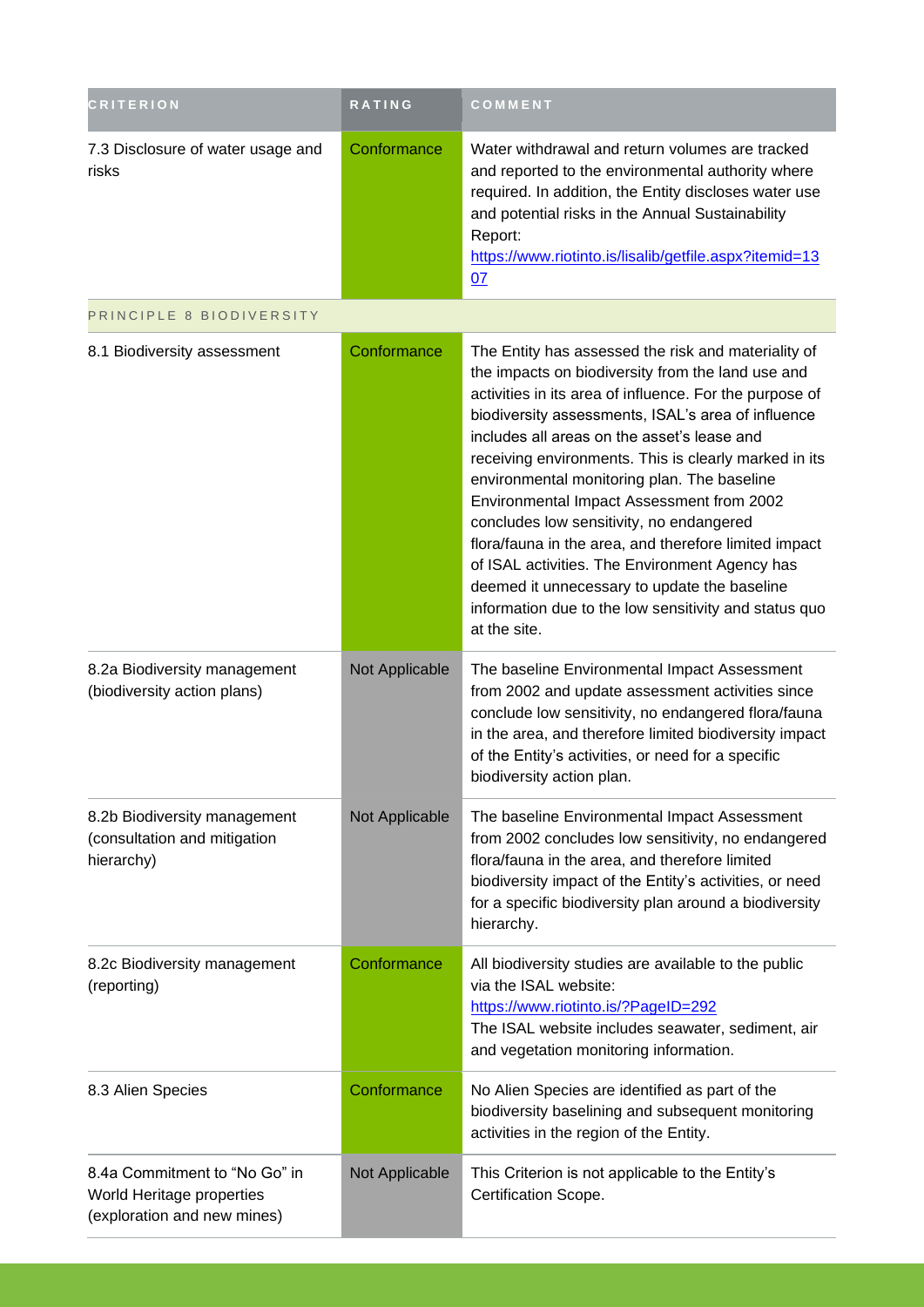| <b>CRITERION</b>                                                                    | RATING         | COMMENT                                                                                                                                                                                                                                                                                                                                                                                                                                                                                                                                                            |
|-------------------------------------------------------------------------------------|----------------|--------------------------------------------------------------------------------------------------------------------------------------------------------------------------------------------------------------------------------------------------------------------------------------------------------------------------------------------------------------------------------------------------------------------------------------------------------------------------------------------------------------------------------------------------------------------|
| 8.4b Commitment to "No Go" in<br>World Heritage properties (existing<br>operations) | Not Applicable | This Criterion is not applicable to the Entity's<br>Certification Scope.                                                                                                                                                                                                                                                                                                                                                                                                                                                                                           |
| 8.5a Mine rehabilitation (best<br>available techniques)                             | Not Applicable | This Criterion is not applicable to the Entity's<br>Certification Scope.                                                                                                                                                                                                                                                                                                                                                                                                                                                                                           |
| 8.5b Mine rehabilitation (financial<br>provisions)                                  | Not Applicable | This Criterion is not applicable to the Entity's<br>Certification Scope.                                                                                                                                                                                                                                                                                                                                                                                                                                                                                           |
| PRINCIPLE 9 HUMAN RIGHTS                                                            |                |                                                                                                                                                                                                                                                                                                                                                                                                                                                                                                                                                                    |
| 9.1a Human Rights Due Diligence<br>(policy)                                         | Conformance    | The Entity has developed and implemented<br>policies, systems, procedures and processes that<br>conform to the Human Rights Due Diligence<br>requirements. Policies that include commitments to<br>respect human rights are available, integrated into<br>activities and implemented. The group approach to<br>human rights and associated reporting are available<br>at:<br>https://www.riotinto.com/sustainability/human-rights<br>The ISAL Policy is available on the Entity's website:<br>https://www.riotinto.is/lisalib/getfile.aspx?itemid=13<br><u>19</u>  |
| 9.1b Human Rights Due Diligence<br>(process)                                        | Conformance    | The Entity has developed and implemented<br>policies, systems, procedures and processes that<br>conform to the Human Rights Due Diligence<br>requirements. Policies that include commitments to<br>respect human rights are available, integrated into<br>activities and implemented. The group approach to<br>human rights and associated reporting is available<br>found at:<br>https://www.riotinto.com/sustainability/human-rights                                                                                                                             |
| 9.1c Human Rights Due Diligence<br>(remediation)                                    | Not Applicable | No cause or contribution to adverse human rights<br>impacts has been reported, and therefore no<br>remedial measures have been required by the<br>Entity to date.                                                                                                                                                                                                                                                                                                                                                                                                  |
| 9.2 Women's Rights                                                                  | Conformance    | The Entity at group level has developed and<br>implemented Policies, systems, procedures and<br>processes that conform to the Women Rights<br>requirements to ensure Women Rights are<br>respected. These are adapted and implemented at<br>the site. A wide range of initiatives are driven by an<br>Equality Plan to ensure that no discrimination<br>between genders exists on various matters. The<br>Entity is subject to the IST 85 Standard that<br>requires compliance with several laws regarding<br>equality and human rights, for which it has external |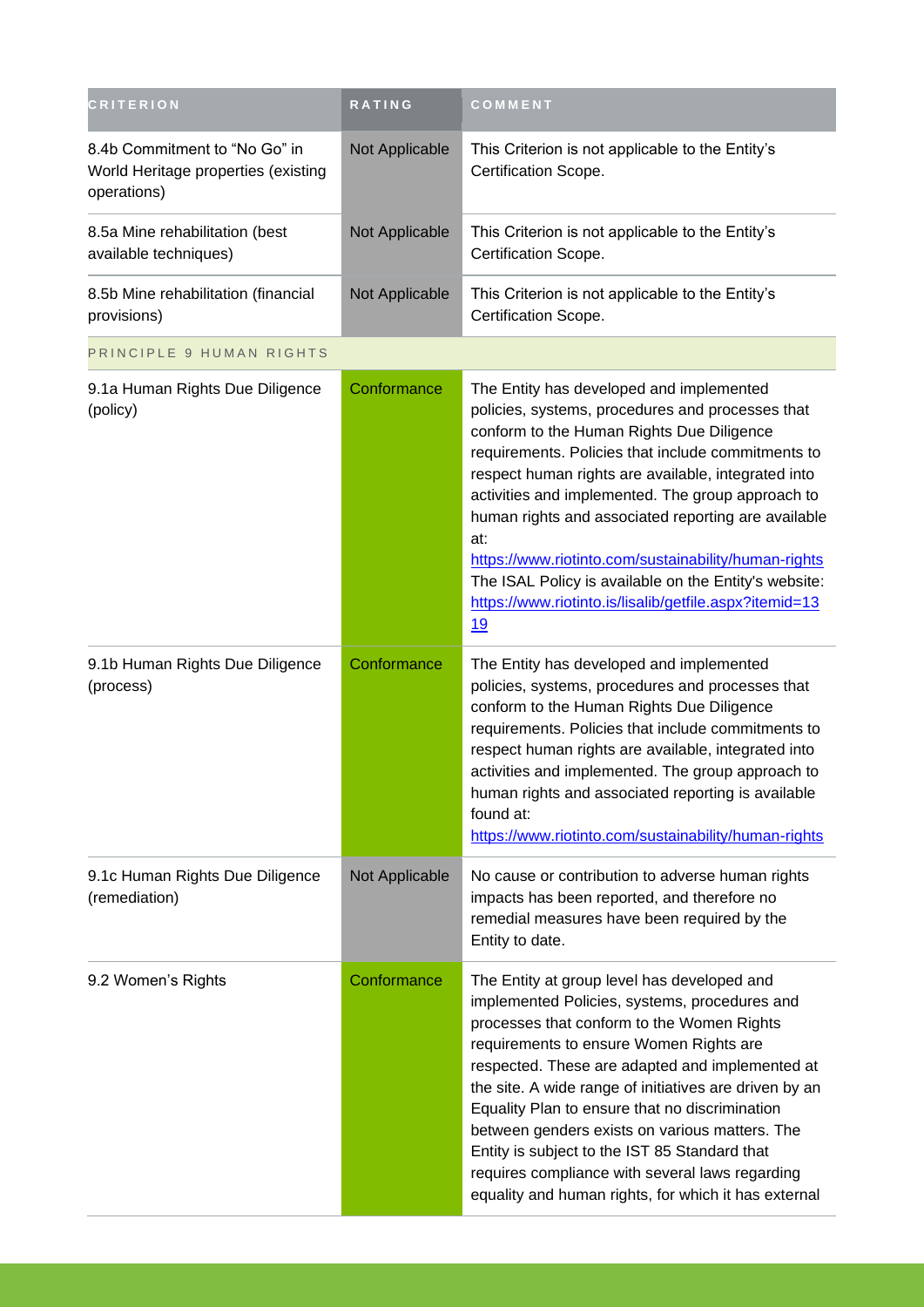| CRITERION                                        | <b>RATING</b>  | COMMENT                                                                                                                                                                                                                                                                                                                                                                                                                                                                                                                                                                                                                                  |
|--------------------------------------------------|----------------|------------------------------------------------------------------------------------------------------------------------------------------------------------------------------------------------------------------------------------------------------------------------------------------------------------------------------------------------------------------------------------------------------------------------------------------------------------------------------------------------------------------------------------------------------------------------------------------------------------------------------------------|
|                                                  |                | approval and acknowledgement by the Government<br>Department of Equality.                                                                                                                                                                                                                                                                                                                                                                                                                                                                                                                                                                |
| 9.3 Indigenous Peoples                           | Not Applicable | There are no Indigenous Peoples established in the<br>region of the Entity.                                                                                                                                                                                                                                                                                                                                                                                                                                                                                                                                                              |
| 9.4 Free, Prior, and Informed<br>Consent (FPIC)  | Not Applicable | There are no Indigenous Peoples established in the<br>region of the Entity.                                                                                                                                                                                                                                                                                                                                                                                                                                                                                                                                                              |
| 9.5 Cultural and sacred heritage                 | Conformance    | The Entity does not occupy or influence any sacred<br>or cultural heritage areas. Impact assessments of<br>2002 and later include issues to do with<br>archaeology and heritage and makes no record of<br>anything of significance.                                                                                                                                                                                                                                                                                                                                                                                                      |
| 9.6a Resettlements (avoid or<br>minimise)        | Not Applicable | Imagery from pre-1968 confirms no settlement at<br>the site and only sporadic shoreline activity. No<br>expansion is planned.                                                                                                                                                                                                                                                                                                                                                                                                                                                                                                            |
| 9.6b Resettlements (where<br>unavoidable)        | Not Applicable | No physical displacement is planned.                                                                                                                                                                                                                                                                                                                                                                                                                                                                                                                                                                                                     |
| 9.7a Local Communities (rights and<br>interests) | Conformance    | The Entity has implemented processes and<br>procedures that respect the rights of local<br>communities. ISAL has completed a social risk<br>assessment and stakeholder mapping process that<br>includes a needs analysis. These form part of the<br>site's Communities and Social Performance Plan.                                                                                                                                                                                                                                                                                                                                      |
| 9.7b Local Communities (impacts)                 | Conformance    | ISAL has completed a stakeholder mapping<br>process, which considers influence and support, as<br>well as a needs analysis. In addition, the Entity has<br>completed a social risk assessment. The site's<br>engagement strategy is based on this mapping<br>process. The assessment includes processes to<br>establish methods to address adverse impacts or<br>concerns arising from stakeholder meetings and<br>forums. The Entity is also surveyed in terms of<br>reputation in the community and is considered to be<br>making a positive impact on the immediate<br>community and is an important part of the national<br>economy. |
| 9.7c Local Communities<br>(livelihoods)          | Conformance    | The Entity has completed a stakeholder process,<br>which considers influence and support, as well as a<br>needs analysis. In addition, the site has completed<br>a social risk assessment. The site's engagement<br>strategy is based on this mapping process. The<br>assessment includes processes to establish ways<br>to address adverse impacts or concerns arising                                                                                                                                                                                                                                                                  |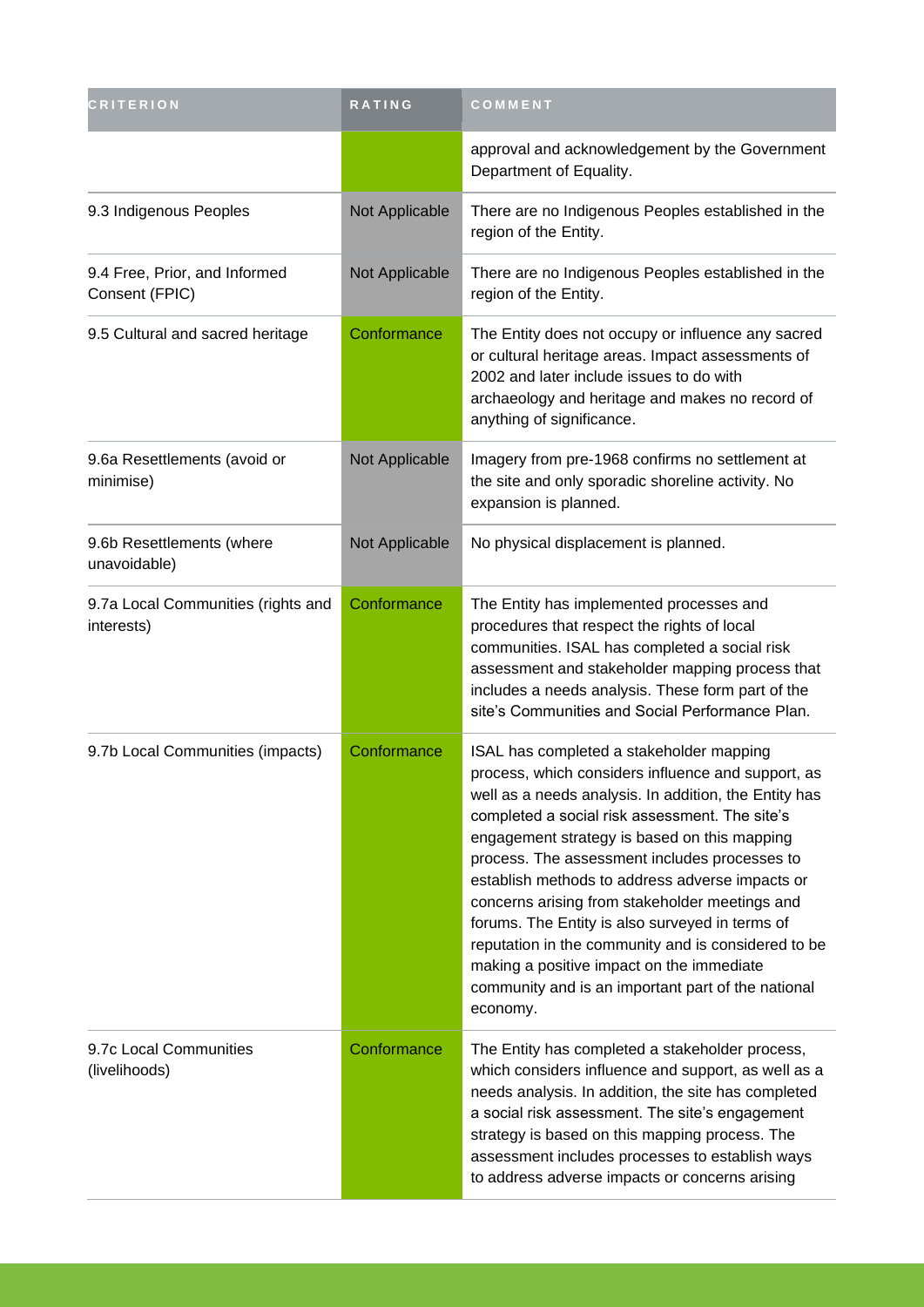| <b>CRITERION</b>                                                                                      | RATING         | COMMENT                                                                                                                                                                                                                                                                                                                                                                                                                                                                                                                                                                                                       |
|-------------------------------------------------------------------------------------------------------|----------------|---------------------------------------------------------------------------------------------------------------------------------------------------------------------------------------------------------------------------------------------------------------------------------------------------------------------------------------------------------------------------------------------------------------------------------------------------------------------------------------------------------------------------------------------------------------------------------------------------------------|
|                                                                                                       |                | from stakeholder meetings and forums. The site is<br>surveyed in terms of reputation in the community.                                                                                                                                                                                                                                                                                                                                                                                                                                                                                                        |
| 9.8 Conflict-Affected and High-Risk<br>Areas                                                          | Conformance    | Iceland is not a Conflict-Affected or High Risk Area,<br>however it does source globally through the group<br>procurement Policy and Know Your Supplier<br>programme (KYS), supplemented by the Know<br>Your Third Party (KYTP) procedure that sets out<br>the requirements for due diligence checks in<br>relation to regulatory, stakeholder, reputational,<br>ESG and supply chain requirements. The<br>mandatory procedure defines Sanctioned,<br>Restricted and High Risk countries and all third<br>parties including other parties to transactions, must<br>go through baseline screening accordingly. |
| 9.9 Security practice                                                                                 | Conformance    | The Entity has developed and implemented<br>Policies, systems, procedures and processes that<br>conform to the security practice requirements. All<br>personnel involved in security, or who supervise<br>security personnel, have completed the Rio Tinto<br>Voluntary Principles on Security and Human Rights<br>(VPSHR) Training.                                                                                                                                                                                                                                                                          |
| PRINCIPLE 10 LABOUR RIGHTS                                                                            |                |                                                                                                                                                                                                                                                                                                                                                                                                                                                                                                                                                                                                               |
| 10.1a Freedom of Association and<br><b>Right to Collective Bargaining</b><br>(freedom of association) | Conformance    | The Entity has developed and implemented<br>Policies, systems, procedures and processes that<br>enable employees to join and associate freely in<br>Labour Unions, seek representation and join<br>Workers' Councils without interference; and that<br>conform to the Freedom of Association and Right to<br>Collective Bargaining requirements. In June 2021 a<br>new collective labour agreement was signed and is<br>significant as it sets out conditions for the continued<br>operation of the site for an initial period up to<br>December 2026.                                                        |
| 10.1b Freedom of Association and<br><b>Right to Collective Bargaining</b><br>(collective bargaining)  | Conformance    | The Entity has established and implemented<br>Policies and procedures that respect the rights of<br>Workers to collective bargaining, and do not<br>prevent them to participate in any collective<br>bargaining process. In June 2021 new collective<br>labour agreement was signed and is significant as it<br>sets out conditions for the continued operation of<br>the site, for an initial period up to December 2026.                                                                                                                                                                                    |
| 10.1c Freedom of Association and<br><b>Right to Collective Bargaining</b><br>(alternative means)      | Not Applicable | Rights of association and Workers are supported by<br>national legislation with no restrictions; therefore,<br>no alternative means of association for Workers are<br>sought.                                                                                                                                                                                                                                                                                                                                                                                                                                 |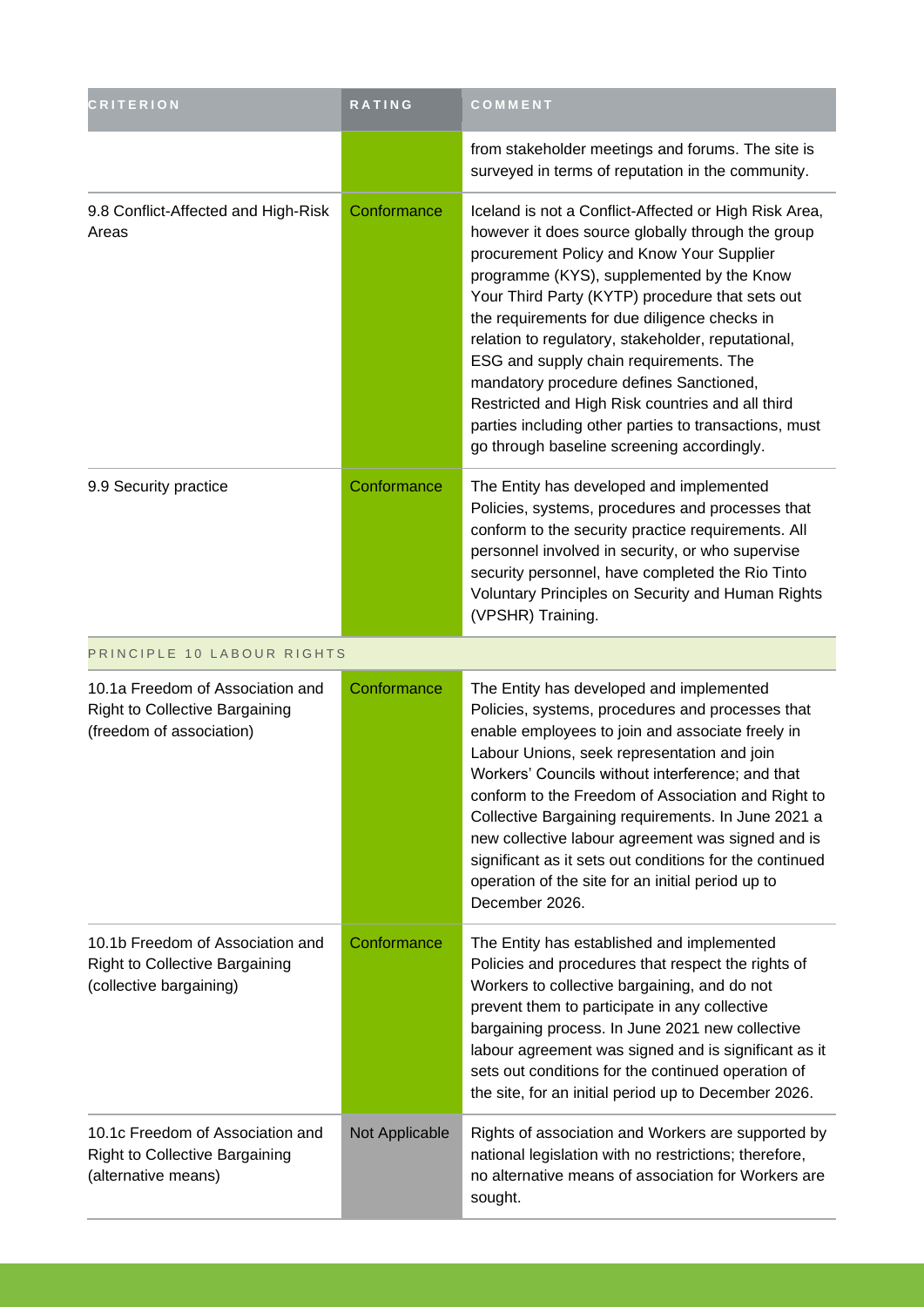| <b>CRITERION</b>                           | RATING      | COMMENT                                                                                                                                                                                                                                                                                                                                                                                                                                                                                                                                                                                                                                                                                                                                                                                                                                                                  |
|--------------------------------------------|-------------|--------------------------------------------------------------------------------------------------------------------------------------------------------------------------------------------------------------------------------------------------------------------------------------------------------------------------------------------------------------------------------------------------------------------------------------------------------------------------------------------------------------------------------------------------------------------------------------------------------------------------------------------------------------------------------------------------------------------------------------------------------------------------------------------------------------------------------------------------------------------------|
| 10.2a Child Labour (minimum age)           | Conformance | The Rio Tinto Human Rights Policy rejects any form<br>of slavery, forced or child labour. Under the<br>Employment Policy, Rio Tinto is committed to not<br>employ forced, bonded or child labour. Rio Tinto's<br>approach to human rights is based upon the<br>Universal Declaration of Human Rights and the UN<br>Guiding Principles on Business and Human Rights.<br>Hazardous Child Labour or any form of Child<br>Labour is banned.<br>The Entity has in place systems and procedures to<br>ensure that child labour is neither used nor<br>supported. The Entity does not hire anyone under<br>the age of 18 years. The Entity follows Iceland law<br>46/1980 that covers Child or Forced Labour and<br>European Convention on Human Rights as well as<br>wider requirements for health, safety and workplace<br>conditions, as evidenced during the on-site audit. |
| 10.2b Child Labour (hazardous)             | Conformance | Under the Employment Policy, Rio Tinto is<br>committed to not employ forced, bonded or child<br>labour. Rio Tinto's approach to human rights is<br>based upon the Universal Declaration of Human<br>Rights and the UN Guiding Principles on Business<br>and Human Rights. Hazardous Child Labour or any<br>form of Child Labour is banned.<br>The Entity has in place systems and procedures to<br>ensure that it does not engage in nor support<br>hazardous child labour in any form. The Entity does<br>not hire anyone under the age of 18 years, as<br>evidenced during the on-site audit.                                                                                                                                                                                                                                                                          |
| 10.2c Child Labour (worst forms)           | Conformance | Rio Tinto's Human Rights Policy rejects any form of<br>slavery, forced or child labour.<br>Under the Employment Policy, Rio Tinto is<br>committed to not employ forced, bonded or child<br>labour. Rio Tinto's approach to human rights is<br>based upon the Universal Declaration of Human<br>Rights and the UN Guiding Principles on Business<br>and Human Rights. Hazardous Child Labour or any<br>form of Child Labour is banned.<br>The Entity has in place systems and procedures to<br>ensure that it does not engage in nor support worst<br>forms of child labour. The Entity does not hire<br>anyone under the age of 18 years.                                                                                                                                                                                                                                |
| 10.3a Forced Labour (human<br>trafficking) | Conformance | The Entity does not support any form of human<br>trafficking related or not related to Forced Labour,<br>deposits, debts or bonds for employment, any<br>restriction to the freedom of movement or workers,<br>or termination of employment with penalty and<br>unreasonable notice. Policies and procedures are                                                                                                                                                                                                                                                                                                                                                                                                                                                                                                                                                         |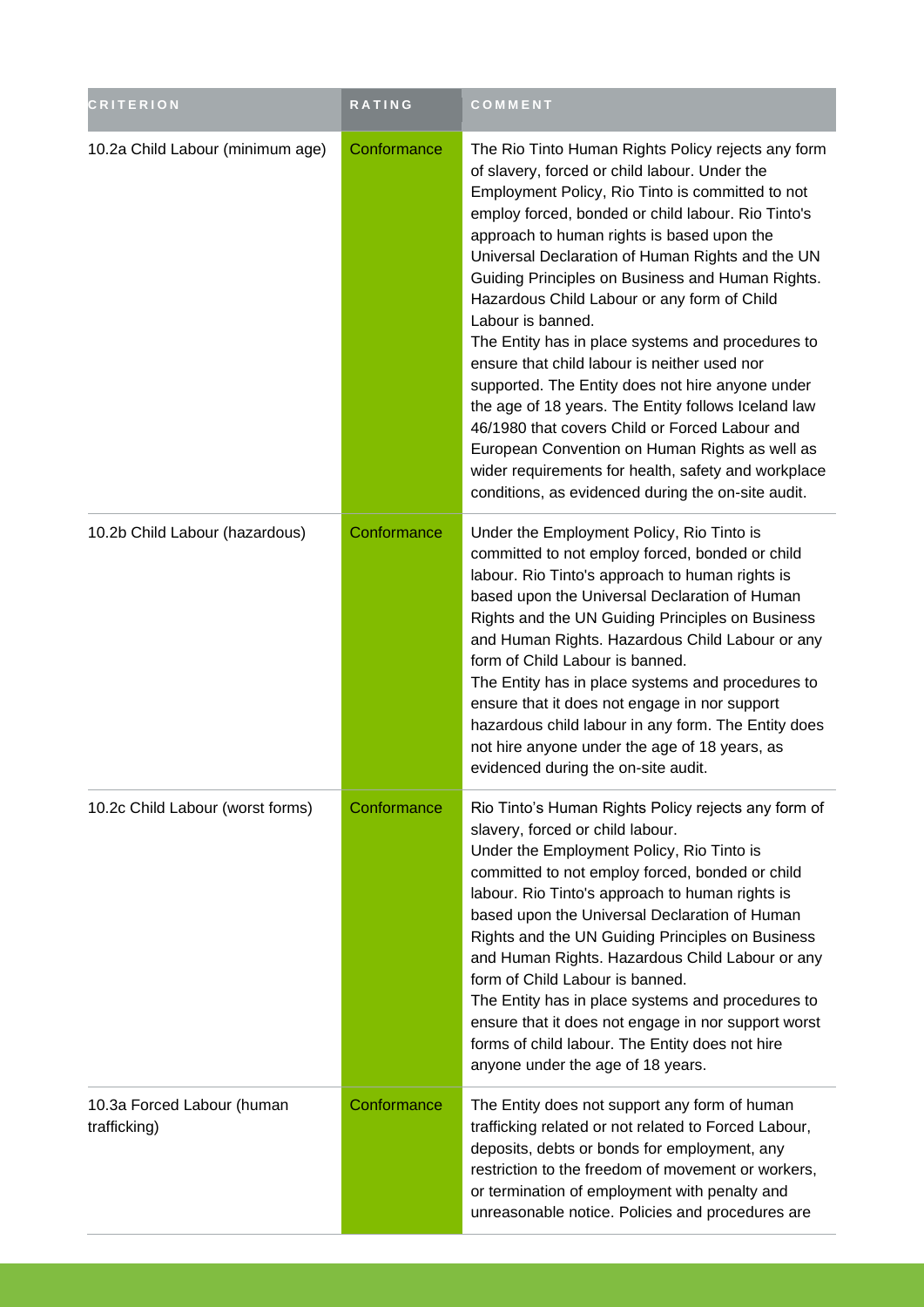| <b>CRITERION</b>                                                                | RATING      | COMMENT                                                                                                                                                                                                                                                                                                                                                                                                              |
|---------------------------------------------------------------------------------|-------------|----------------------------------------------------------------------------------------------------------------------------------------------------------------------------------------------------------------------------------------------------------------------------------------------------------------------------------------------------------------------------------------------------------------------|
|                                                                                 |             | implemented and followed to prevent these<br>situations.                                                                                                                                                                                                                                                                                                                                                             |
| 10.3b Forced Labour (deposits,<br>fees, advances)                               | Conformance | The Entity does not engage in or support any form<br>of Forced Labour as defined in the relevant ILO<br>Conventions related to forced labour, deposits,<br>debts or bonds for employment, any restriction to<br>the freedom of movement or workers, or<br>termination of employment with penalty and<br>unreasonable notice. Policies and procedures are<br>implemented and followed to prevent these<br>situations. |
| 10.3c Forced Labour (migrant<br>workers)                                        | Conformance | The Entity does not support any form of Forced<br>Labour related or not related to deposits, debts or<br>bonds of another form for employment, any<br>restriction to the freedom of movement or workers,<br>or termination of employment with penalty and<br>unreasonable notice. Policies and procedures are<br>implemented and followed to prevent these<br>situations.                                            |
| 10.3d Forced Labour (debt<br>bondage)                                           | Conformance | The Entity does not support any form of Forced<br>Labour related or not related to deposits, debts or<br>bonds for employment, any restriction to the<br>freedom of movement or workers, or termination of<br>employment with penalty and unreasonable notice.<br>Policies and procedures are implemented and<br>followed to prevent these situations.                                                               |
| 10.3e Forced Labour (freedom of<br>movement)                                    | Conformance | The Entity does not support any restriction to the<br>freedom of movement of workers, except where<br>health and safety precautions or training is<br>required. Policies and procedures have been<br>implemented and followed to prevent these<br>situations.                                                                                                                                                        |
| 10.3f Forced Labour (retention of<br>identity papers, permits,<br>certificates) | Conformance | The Entity does not support any retention of original<br>copies of identity papers, work permits, travel<br>documents or other related bond for employment.<br>Policies and procedures are implemented and<br>followed to prevent these situations.                                                                                                                                                                  |
| 10.3g Forced Labour (freedom to<br>terminate employment)                        | Conformance | Workers can terminate their employment at any<br>time without penalty, given a standard notice period<br>as identified in the collective agreement or<br>employment contracts. Policies and procedures are<br>implemented and followed to prevent any situation<br>where workers are not given the freedom to<br>terminate their employment.                                                                         |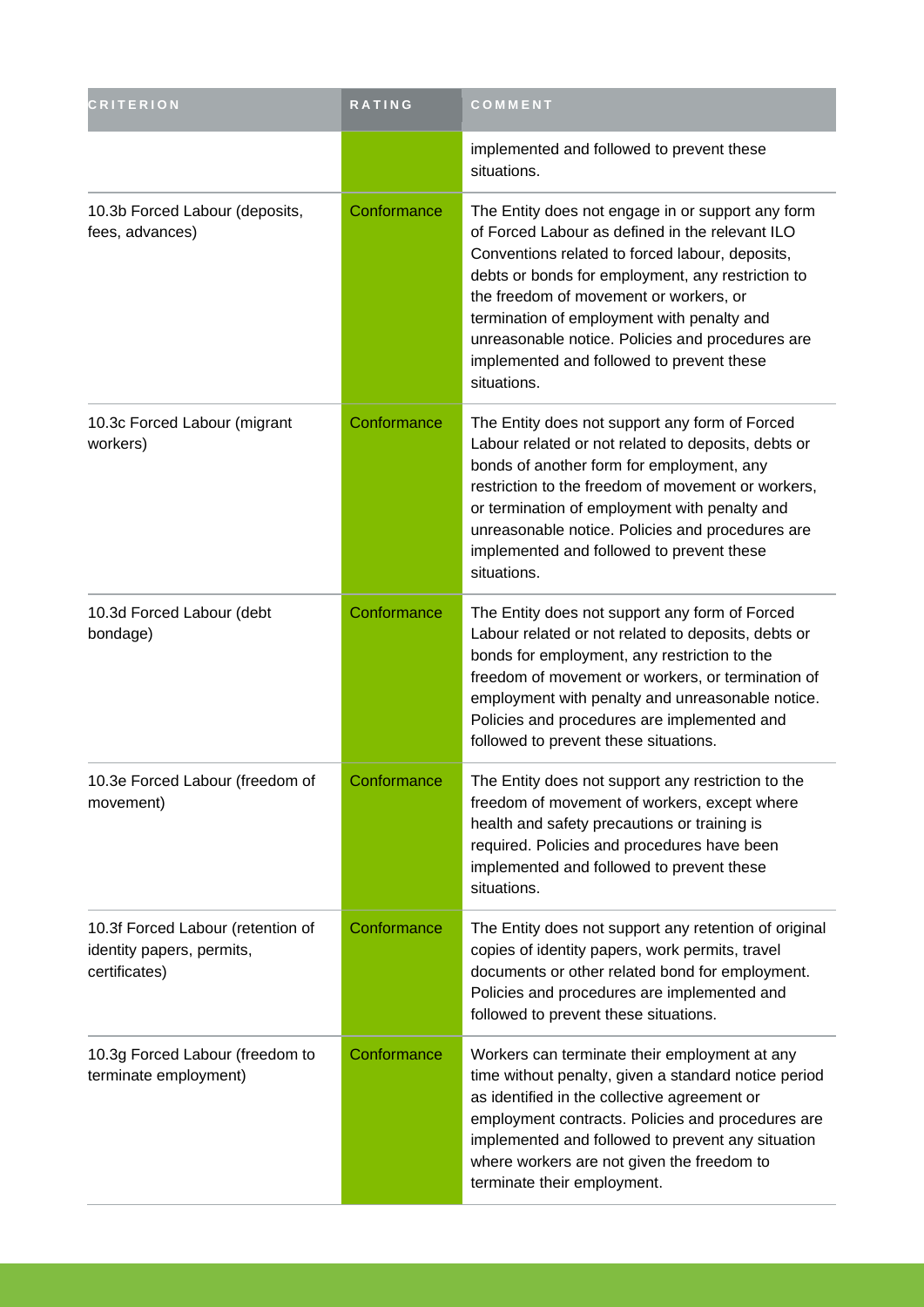| <b>CRITERION</b>                          | <b>RATING</b> | COMMENT                                                                                                                                                                                                                                                                                                                                                                                                                                                                                                                                                                                                                                                 |
|-------------------------------------------|---------------|---------------------------------------------------------------------------------------------------------------------------------------------------------------------------------------------------------------------------------------------------------------------------------------------------------------------------------------------------------------------------------------------------------------------------------------------------------------------------------------------------------------------------------------------------------------------------------------------------------------------------------------------------------|
| 10.4 Non-Discrimination                   | Conformance   | The Entity has established and implemented<br>processes and procedures to promote and to<br>ensure equal opportunities and anti-discrimination<br>in hiring, salary, promotion, training, advancement<br>or termination of Workers on the basis of gender,<br>race, national or social origin, religion, disability,<br>political affiliation, sexual orientation, marital status,<br>family responsibilities, age, or any other<br>discriminatory condition. This is supported locally<br>and by the Ethics and Integrity Group that provides<br>a whistle blower mechanism for individuals to share<br>their concerns anonymously and confidentially. |
| 10.5 Communication and<br>engagement      | Conformance   | The Entity has implemented numerous<br>communication forums and mechanisms to ensure<br>direct engagement between management, workers<br>and their representatives regarding working<br>conditions and resolution of workplace and<br>compensation issues. There are processes in place<br>to manage fair treatment and grievance without<br>threat of reprisal, intimidation or harassment.                                                                                                                                                                                                                                                            |
| 10.6 Disciplinary practices               | Conformance   | The Entity has implemented disciplinary practices<br>and procedures that are fair, clearly communicated<br>and do not entail or tolerate corporal punishment,<br>mental or physical coercion, harassment, and<br>gender-based violence or verbal abuse.                                                                                                                                                                                                                                                                                                                                                                                                 |
| 10.7a Remuneration (living wage)          | Conformance   | The Entity has implemented Policies and processes<br>that respect the rights of Workers to a living wage<br>that meets and often exceeds the industry minimum<br>standard, being sufficient to meet the basic and<br>discretionary needs of Workers. This is governed<br>predominantly by the Collective Agreements in<br>place between the Entity and respective unions. Rio<br>Tinto conduct an annual pay health check and<br>market position review (salary survey) to ensure<br>wages continue to provide the appropriate<br>purchasing power for employees, as evidenced<br>during the on-site audit.                                             |
| 10.7b Remuneration (method of<br>payment) | Conformance   | A procedure has been implemented that delivers<br>wage payments on a timely basis, in legal tender<br>and provides full payment information to employees<br>without delay. Payments are made electronically<br>direct to the employee, as evidenced during the on-<br>site audit.                                                                                                                                                                                                                                                                                                                                                                       |
| 10.8 Working Time                         | Conformance   | The Entity has developed and implemented Policies<br>and procedures to ensure compliance with<br>applicable law and industry standards on working                                                                                                                                                                                                                                                                                                                                                                                                                                                                                                       |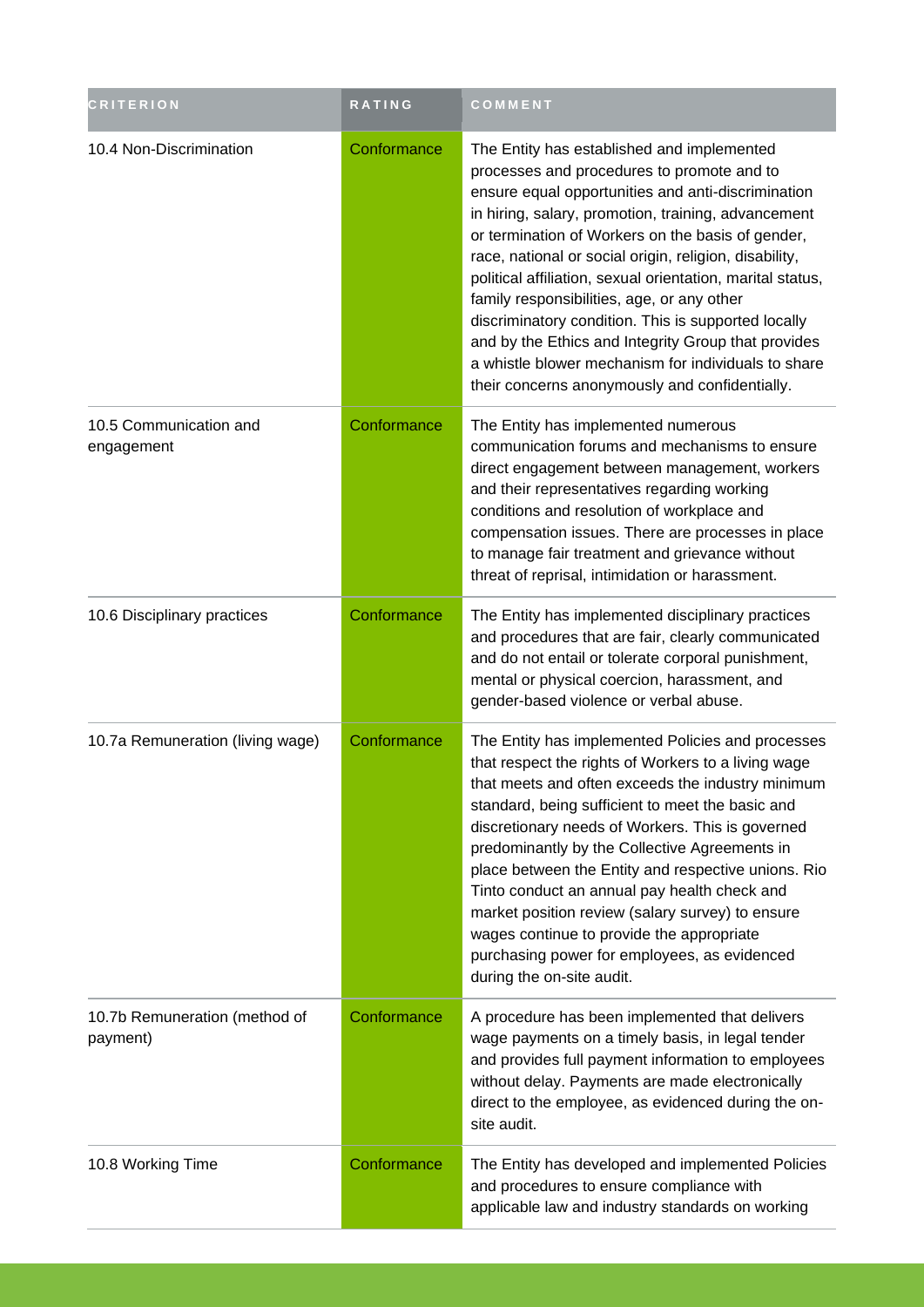| <b>CRITERION</b>                                                                        | RATING      | COMMENT                                                                                                                                                                                                                                                                                                                                                                                                                                                                                                                                                                                                                               |
|-----------------------------------------------------------------------------------------|-------------|---------------------------------------------------------------------------------------------------------------------------------------------------------------------------------------------------------------------------------------------------------------------------------------------------------------------------------------------------------------------------------------------------------------------------------------------------------------------------------------------------------------------------------------------------------------------------------------------------------------------------------------|
|                                                                                         |             | time and overtime via the Collective Agreement(s)<br>There is not a mandatory requirement for<br>employees to work beyond the number of hours of<br>the Agreement, as evidenced during the on-site<br>audit.                                                                                                                                                                                                                                                                                                                                                                                                                          |
| PRINCIPLE 11 OCCUPATIONAL HEALTH AND SAFETY                                             |             |                                                                                                                                                                                                                                                                                                                                                                                                                                                                                                                                                                                                                                       |
| 11.1a Occupational Health and<br>Safety (OH&S) Policy (policy)                          | Conformance | The Entity has an integrated Health, Safety,<br>Environment and Communities Policy (HSEC) that<br>is supported by developed and implemented<br>systems and processes that conform to national<br>legislative and scheme specific occupational health<br>and safety policies requirements. The Entity has<br>endorsement and support from senior management<br>of the HSEC Policy. The Entity communicates<br>Policies internally and externally which conforms to<br>the requirement of this criterion. The Policy is<br>publicly available via the Entity's website:<br>https://www.riotinto.is/lisalib/getfile.aspx?itemid=13<br>05 |
| 11.1b Occupational Health and<br>Safety (OH&S) Policy (workers and<br>visitors)         | Conformance | The Entity has an integrated Health, Safety,<br>Environment and Communities Policy (HSEC) that<br>is supported by developed and implemented<br>systems and processes that conform to national<br>legislative and scheme specific occupational health<br>and safety policies requirements. The HSEC Policy<br>is communicated around the site, posted online and<br>communicated via new starter and contractor<br>inductions.                                                                                                                                                                                                         |
| 11.1c Occupational Health and<br>Safety (OH&S) Policy (applicable<br>law and standards) | Conformance | The Entity has an integrated Health, Safety,<br>Environment and Communities Policy (HSEC) that<br>is supported by developed and implemented<br>systems and processes that conform to national<br>legislative and scheme specific occupational health<br>and safety policies requirements. Whilst there is no<br>direct reference to the ILO Conventions on<br>Occupational Health and Safety within the HSEC<br>Policy, this Criterion is met through the<br>implementation of the integrated HSE Management<br>System.                                                                                                               |
| 11.1d Occupational Health and<br>Safety (OH&S) Policy (right to stop<br>unsafe work)    | Conformance | The Entity has an integrated Health, Safety,<br>Environment and Communities Policy (HSEC) that<br>is supported by developed and implemented<br>systems and processes that conform to national<br>legislative and scheme specific occupational health<br>and safety policies requirements.                                                                                                                                                                                                                                                                                                                                             |